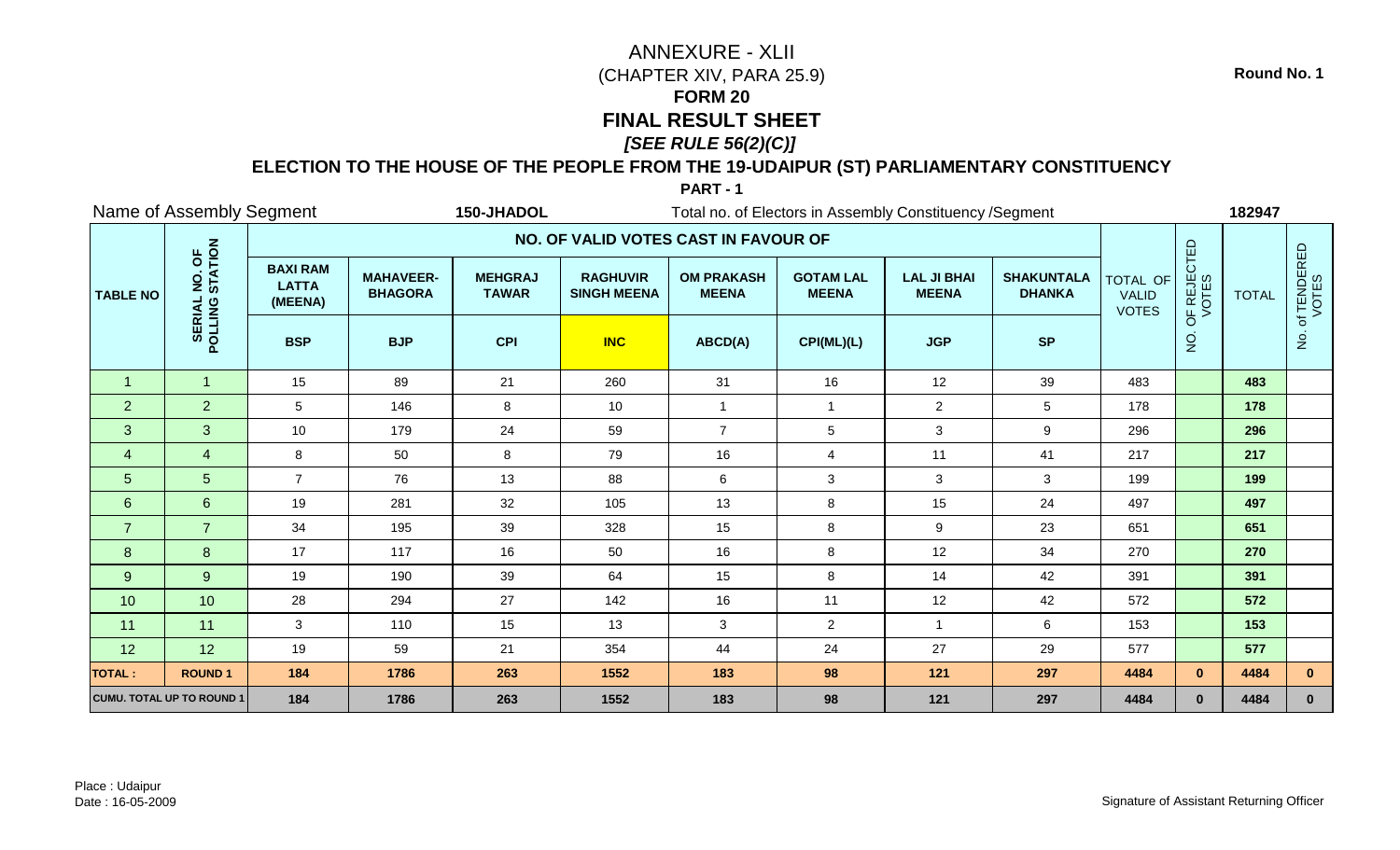## **ELECTION TO THE HOUSE OF THE PEOPLE FROM THE 19-UDAIPUR (ST) PARLIAMENTARY CONSTITUENCY**

**PART - 1**

|                 | Name of Assembly Segment<br>150-JHADOL<br>Total no. of Electors in Assembly Constituency / Segment |                                            |                                    |                                |                                       |                                   |                                  |                                    |                                    |                                          |                      | 182947       |                      |
|-----------------|----------------------------------------------------------------------------------------------------|--------------------------------------------|------------------------------------|--------------------------------|---------------------------------------|-----------------------------------|----------------------------------|------------------------------------|------------------------------------|------------------------------------------|----------------------|--------------|----------------------|
|                 |                                                                                                    |                                            |                                    |                                | NO. OF VALID VOTES CAST IN FAVOUR OF  |                                   |                                  |                                    |                                    |                                          |                      |              |                      |
| <b>TABLE NO</b> | NO. OF<br>STATION                                                                                  | <b>BAXI RAM</b><br><b>LATTA</b><br>(MEENA) | <b>MAHAVEER-</b><br><b>BHAGORA</b> | <b>MEHGRAJ</b><br><b>TAWAR</b> | <b>RAGHUVIR</b><br><b>SINGH MEENA</b> | <b>OM PRAKASH</b><br><b>MEENA</b> | <b>GOTAM LAL</b><br><b>MEENA</b> | <b>LAL JI BHAI</b><br><b>MEENA</b> | <b>SHAKUNTALA</b><br><b>DHANKA</b> | TOTAL OF<br><b>VALID</b><br><b>VOTES</b> | OF REJECTED<br>VOTES | <b>TOTAL</b> | of TENDERED<br>VOTES |
|                 | POLLING                                                                                            | <b>BSP</b>                                 | <b>BJP</b>                         | <b>CPI</b>                     | <b>INC</b>                            | ABCD(A)                           | CPI(ML)(L)                       | <b>JGP</b>                         | <b>SP</b>                          |                                          | $\overline{5}$       |              | $\dot{q}$            |
| $\mathbf{1}$    | 13                                                                                                 | 10                                         | 186                                | 18                             | 112                                   | 11                                | 2                                | 6                                  | 6                                  | 351                                      |                      | 351          |                      |
| 2               | 14                                                                                                 | 6                                          | 71                                 | 15                             | 145                                   | $\boldsymbol{9}$                  | $\mathbf{3}$                     | $\overline{1}$                     | 9                                  | 259                                      |                      | 259          |                      |
| 3               | 15                                                                                                 | 9                                          | 202                                | 19                             | 76                                    | $\overline{2}$                    | $\overline{1}$                   | 5                                  | $\overline{7}$                     | 321                                      |                      | 321          |                      |
| $\overline{4}$  | 16                                                                                                 | 26                                         | 253                                | 24                             | 32                                    | $5\phantom{.0}$                   | 5                                | 10                                 | 18                                 | 373                                      |                      | 373          |                      |
| 5 <sub>5</sub>  | 17                                                                                                 | $\overline{1}$                             | 59                                 | 14                             | 107                                   | 4                                 | 8                                | 3                                  | 16                                 | 212                                      |                      | 212          |                      |
| $6\phantom{1}$  | 18                                                                                                 | 22                                         | 175                                | 23                             | 128                                   | 15                                | $\,6$                            | 8                                  | 11                                 | 388                                      |                      | 388          |                      |
| $\overline{7}$  | 19                                                                                                 | 10                                         | 100                                | 11                             | 211                                   | 6                                 | $\overline{1}$                   | 3                                  | $\boldsymbol{9}$                   | 351                                      |                      | 351          |                      |
| 8               | 20                                                                                                 | 49                                         | 440                                | 50                             | 43                                    | 12                                | 17                               | 18                                 | 61                                 | 690                                      |                      | 690          |                      |
| 9               | 21                                                                                                 | 11                                         | 191                                | 19                             | 166                                   | $\overline{2}$                    | $\overline{1}$                   |                                    | $\overline{4}$                     | 395                                      |                      | 395          |                      |
| 10              | 22                                                                                                 | 6                                          | 232                                | 21                             | 88                                    | 8                                 | $\overline{2}$                   | $\mathbf{3}$                       | 9                                  | 369                                      |                      | 369          |                      |
| 11              | 23                                                                                                 | 8                                          | 124                                | $5\phantom{.0}$                | 229                                   | $\overline{7}$                    | $\pmb{0}$                        | 3                                  | 11                                 | 387                                      |                      | 387          |                      |
| 12              | 24                                                                                                 | 6                                          | 214                                | 9                              | 126                                   | $\pmb{0}$                         | $\overline{2}$                   | $\mathbf 0$                        | 11                                 | 368                                      |                      | 368          |                      |
| <b>TOTAL:</b>   | <b>ROUND 2</b>                                                                                     | 164                                        | 2247                               | 228                            | 1463                                  | 81                                | 48                               | 61                                 | 172                                | 4464                                     | $\mathbf{0}$         | 4464         | $\mathbf{0}$         |
|                 | <b>CUMU. TOTAL UP TO ROUND 2</b>                                                                   | 348                                        | 4033                               | 491                            | 3015                                  | 264                               | 146                              | 182                                | 469                                | 8948                                     | $\mathbf{0}$         | 8948         | $\mathbf{0}$         |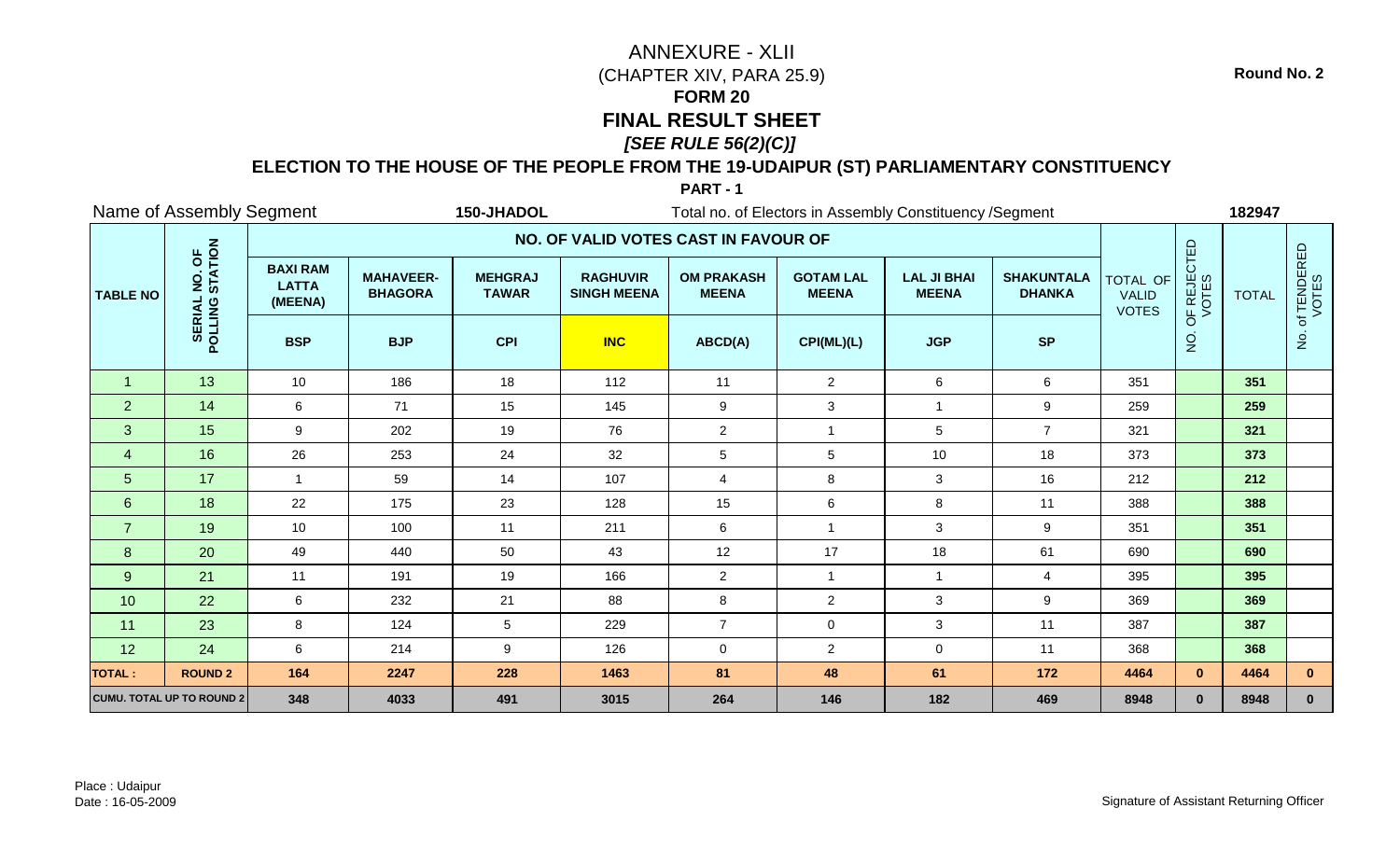## **ELECTION TO THE HOUSE OF THE PEOPLE FROM THE 19-UDAIPUR (ST) PARLIAMENTARY CONSTITUENCY**

**PART - 1**

|                 | Name of Assembly Segment<br>150-JHADOL<br>Total no. of Electors in Assembly Constituency / Segment |                                            |                                    |                                |                                       |                                   |                                  |                                    |                                    |                                          |                      | 182947       |                      |
|-----------------|----------------------------------------------------------------------------------------------------|--------------------------------------------|------------------------------------|--------------------------------|---------------------------------------|-----------------------------------|----------------------------------|------------------------------------|------------------------------------|------------------------------------------|----------------------|--------------|----------------------|
|                 |                                                                                                    |                                            |                                    |                                | NO. OF VALID VOTES CAST IN FAVOUR OF  |                                   |                                  |                                    |                                    |                                          |                      |              |                      |
| <b>TABLE NO</b> | NO. OF<br>STATION                                                                                  | <b>BAXI RAM</b><br><b>LATTA</b><br>(MEENA) | <b>MAHAVEER-</b><br><b>BHAGORA</b> | <b>MEHGRAJ</b><br><b>TAWAR</b> | <b>RAGHUVIR</b><br><b>SINGH MEENA</b> | <b>OM PRAKASH</b><br><b>MEENA</b> | <b>GOTAM LAL</b><br><b>MEENA</b> | <b>LAL JI BHAI</b><br><b>MEENA</b> | <b>SHAKUNTALA</b><br><b>DHANKA</b> | TOTAL OF<br><b>VALID</b><br><b>VOTES</b> | OF REJECTED<br>VOTES | <b>TOTAL</b> | of TENDERED<br>VOTES |
|                 | POLLING                                                                                            | <b>BSP</b>                                 | <b>BJP</b>                         | <b>CPI</b>                     | <b>INC</b>                            | ABCD(A)                           | CPI(ML)(L)                       | <b>JGP</b>                         | <b>SP</b>                          |                                          | $\overline{5}$       |              | $\dot{q}$            |
| $\mathbf{1}$    | 25                                                                                                 | $\overline{4}$                             | 36                                 | 4                              | 152                                   | 12                                | 3                                | $\overline{1}$                     | 13                                 | 225                                      |                      | 225          |                      |
| 2               | 26                                                                                                 | 14                                         | 111                                | 30                             | 189                                   | 9                                 | $\,6$                            | $\,6\,$                            | $\overline{2}$                     | 367                                      |                      | 367          |                      |
| 3               | 27                                                                                                 | 20                                         | 135                                | 18                             | 228                                   | 27                                | 6                                | $\boldsymbol{9}$                   | 18                                 | 461                                      |                      | 461          |                      |
| $\overline{4}$  | 28                                                                                                 | 13                                         | 63                                 | 10                             | 110                                   | 13                                | $\overline{4}$                   | $\overline{2}$                     | 6                                  | 221                                      |                      | 221          |                      |
| 5 <sub>5</sub>  | 29                                                                                                 | $6\phantom{.}6$                            | 98                                 | 6                              | 135                                   | 8                                 | $\overline{1}$                   | $\mathbf 0$                        | 8                                  | 262                                      |                      | 262          |                      |
| $6\phantom{1}$  | 30                                                                                                 | 8                                          | 114                                | 11                             | 287                                   | 12                                | $\sqrt{5}$                       | $\overline{2}$                     | 9                                  | 448                                      |                      | 448          |                      |
| $\overline{7}$  | 31                                                                                                 | 11                                         | 242                                | 30                             | 244                                   | 31                                | $\mathbf{3}$                     | $\boldsymbol{9}$                   | 13                                 | 583                                      |                      | 583          |                      |
| 8               | 32                                                                                                 | 8                                          | 192                                | 16                             | 33                                    | 6                                 | $\overline{4}$                   | $\,6\,$                            | 14                                 | 279                                      |                      | 279          |                      |
| 9               | 33                                                                                                 | $\mathbf 0$                                | 103                                | 10                             | 104                                   | $\overline{2}$                    | $\overline{2}$                   | $\overline{2}$                     | 9                                  | 232                                      |                      | 232          |                      |
| 10              | 34                                                                                                 | 37                                         | 103                                | 21                             | 443                                   | 19                                | $\overline{7}$                   | 13                                 | 40                                 | 683                                      |                      | 683          |                      |
| 11              | 35                                                                                                 | $\overline{7}$                             | 103                                | 20                             | 161                                   | 11                                | $\overline{4}$                   |                                    | $\overline{2}$                     | 309                                      |                      | 309          |                      |
| 12              | 36                                                                                                 | 21                                         | 6                                  | $\overline{7}$                 | 444                                   | 26                                | $\, 8$                           | $\,6$                              | 39                                 | 557                                      |                      | 557          |                      |
| <b>TOTAL:</b>   | <b>ROUND 3</b>                                                                                     | 149                                        | 1306                               | 183                            | 2530                                  | 176                               | 53                               | 57                                 | 173                                | 4627                                     | $\mathbf{0}$         | 4627         | $\mathbf{0}$         |
|                 | <b>CUMU. TOTAL UP TO ROUND 3</b>                                                                   | 497                                        | 5339                               | 674                            | 5545                                  | 440                               | 199                              | 239                                | 642                                | 13575                                    | $\mathbf{0}$         | 13575        | $\mathbf{0}$         |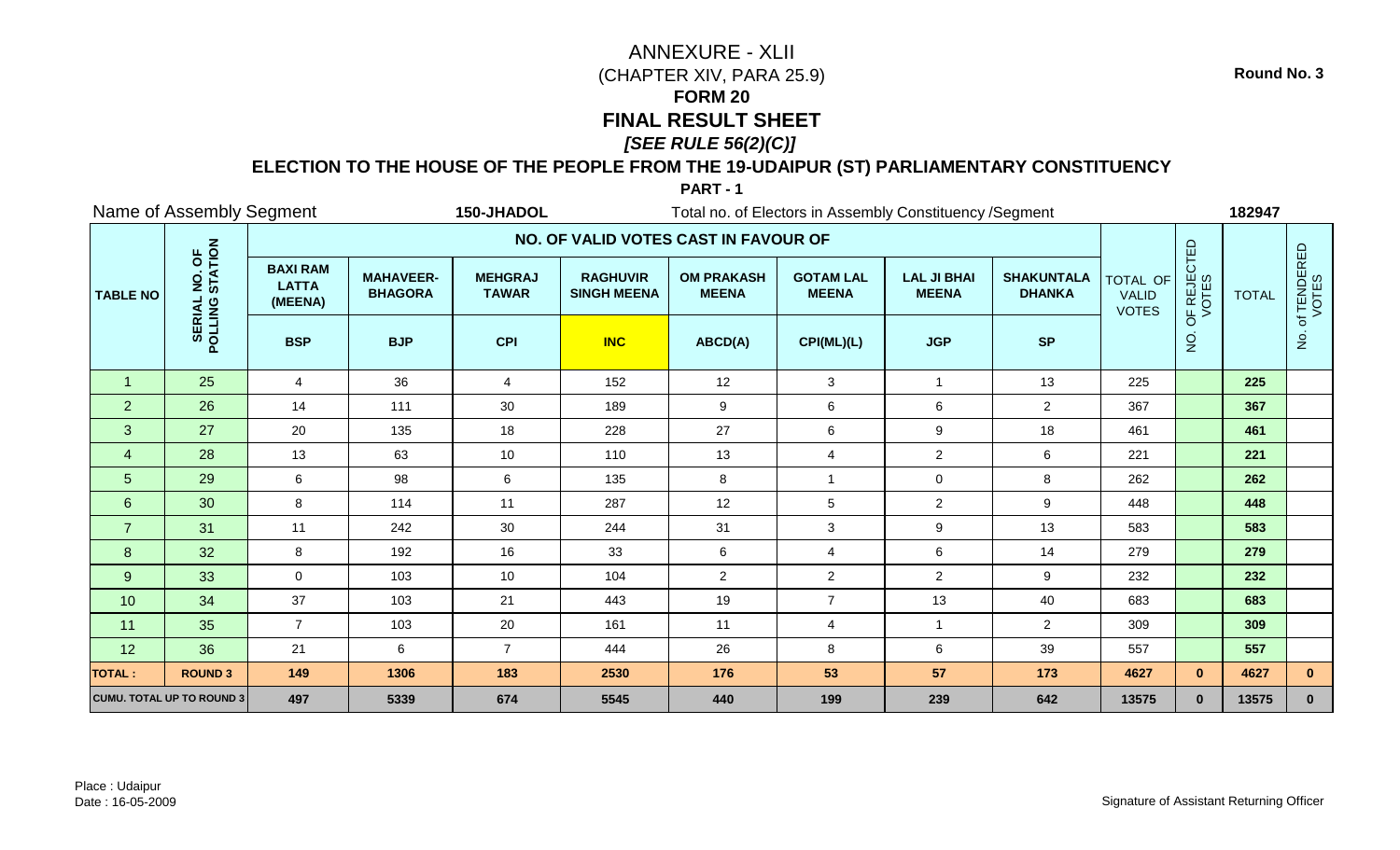## **ELECTION TO THE HOUSE OF THE PEOPLE FROM THE 19-UDAIPUR (ST) PARLIAMENTARY CONSTITUENCY**

**PART - 1**

|                 | Name of Assembly Segment<br>150-JHADOL<br>Total no. of Electors in Assembly Constituency / Segment |                                            |                                    |                                |                                       |                                   |                                  |                                    |                                    |                                          | 182947               |              |                      |
|-----------------|----------------------------------------------------------------------------------------------------|--------------------------------------------|------------------------------------|--------------------------------|---------------------------------------|-----------------------------------|----------------------------------|------------------------------------|------------------------------------|------------------------------------------|----------------------|--------------|----------------------|
|                 |                                                                                                    |                                            |                                    |                                | NO. OF VALID VOTES CAST IN FAVOUR OF  |                                   |                                  |                                    |                                    |                                          |                      |              |                      |
| <b>TABLE NO</b> | NO. OF<br>STATION                                                                                  | <b>BAXI RAM</b><br><b>LATTA</b><br>(MEENA) | <b>MAHAVEER-</b><br><b>BHAGORA</b> | <b>MEHGRAJ</b><br><b>TAWAR</b> | <b>RAGHUVIR</b><br><b>SINGH MEENA</b> | <b>OM PRAKASH</b><br><b>MEENA</b> | <b>GOTAM LAL</b><br><b>MEENA</b> | <b>LAL JI BHAI</b><br><b>MEENA</b> | <b>SHAKUNTALA</b><br><b>DHANKA</b> | TOTAL OF<br><b>VALID</b><br><b>VOTES</b> | OF REJECTED<br>VOTES | <b>TOTAL</b> | of TENDERED<br>VOTES |
|                 | POLLING                                                                                            | <b>BSP</b>                                 | <b>BJP</b>                         | <b>CPI</b>                     | <b>INC</b>                            | ABCD(A)                           | CPI(ML)(L)                       | <b>JGP</b>                         | <b>SP</b>                          |                                          | $\overline{5}$       |              | $\dot{q}$            |
| $\overline{1}$  | 37                                                                                                 | 8                                          | 76                                 | 26                             | 157                                   | 16                                | $\overline{4}$                   | 3                                  | 18                                 | 308                                      |                      | 308          |                      |
| 2               | 38                                                                                                 | $\overline{1}$                             | 50                                 | 16                             | 156                                   | 13                                | $\overline{2}$                   | $\overline{a}$                     | $\,6\,$                            | 246                                      |                      | 246          |                      |
| 3               | 39                                                                                                 | 3                                          | 148                                | 16                             | 198                                   | 28                                | $\,6$                            | 4                                  | 8                                  | 411                                      |                      | 411          |                      |
| $\overline{4}$  | 40                                                                                                 | $\overline{7}$                             | 90                                 | 13                             | 250                                   | 26                                | $\overline{4}$                   | 9                                  | 11                                 | 410                                      |                      | 410          |                      |
| 5 <sub>5</sub>  | 41                                                                                                 | 16                                         | 194                                | 20                             | $\boldsymbol{9}$                      | $\mathbf{1}$                      | 5                                | $\mathbf{3}$                       | 24                                 | 272                                      |                      | 272          |                      |
| $6\phantom{1}$  | 42                                                                                                 | 19                                         | 168                                | 23                             | 25                                    | $\overline{\mathbf{4}}$           | $\sqrt{5}$                       | $\overline{7}$                     | 20                                 | 271                                      |                      | 271          |                      |
| $\overline{7}$  | 43                                                                                                 | 10                                         | 187                                | 9                              | 14                                    | $\sqrt{5}$                        | $\mathbf 0$                      | $\overline{4}$                     | 11                                 | 240                                      |                      | 240          |                      |
| 8               | 44                                                                                                 | 18                                         | 222                                | 33                             | 9                                     | $5\phantom{.0}$                   | $\overline{1}$                   | 4                                  | 13                                 | 305                                      |                      | 305          |                      |
| 9               | 45                                                                                                 | 8                                          | 164                                | 20                             | 49                                    | $5\phantom{.0}$                   | 6                                | $\overline{4}$                     | $\overline{7}$                     | 263                                      |                      | 263          |                      |
| 10              | 46                                                                                                 | 30                                         | 281                                | 25                             | 206                                   | 29                                | 18                               | 15                                 | 63                                 | 667                                      |                      | 667          |                      |
| 11              | 47                                                                                                 | 12                                         | 214                                | 24                             | 35                                    | 12                                | $\sqrt{5}$                       | 10                                 | 12                                 | 324                                      |                      | 324          |                      |
| 12              | 48                                                                                                 | $\mathbf{3}$                               | 21                                 | 17                             | 193                                   | 21                                | $\sqrt{5}$                       | $\,6\,$                            | 8                                  | 274                                      |                      | 274          |                      |
| <b>TOTAL:</b>   | <b>ROUND 4</b>                                                                                     | 135                                        | 1815                               | 242                            | 1301                                  | 165                               | 61                               | 71                                 | 201                                | 3991                                     | $\mathbf{0}$         | 3991         | $\mathbf{0}$         |
|                 | <b>CUMU. TOTAL UP TO ROUND 4</b>                                                                   | 632                                        | 7154                               | 916                            | 6846                                  | 605                               | 260                              | 310                                | 843                                | 17566                                    | $\mathbf{0}$         | 17566        | $\mathbf{0}$         |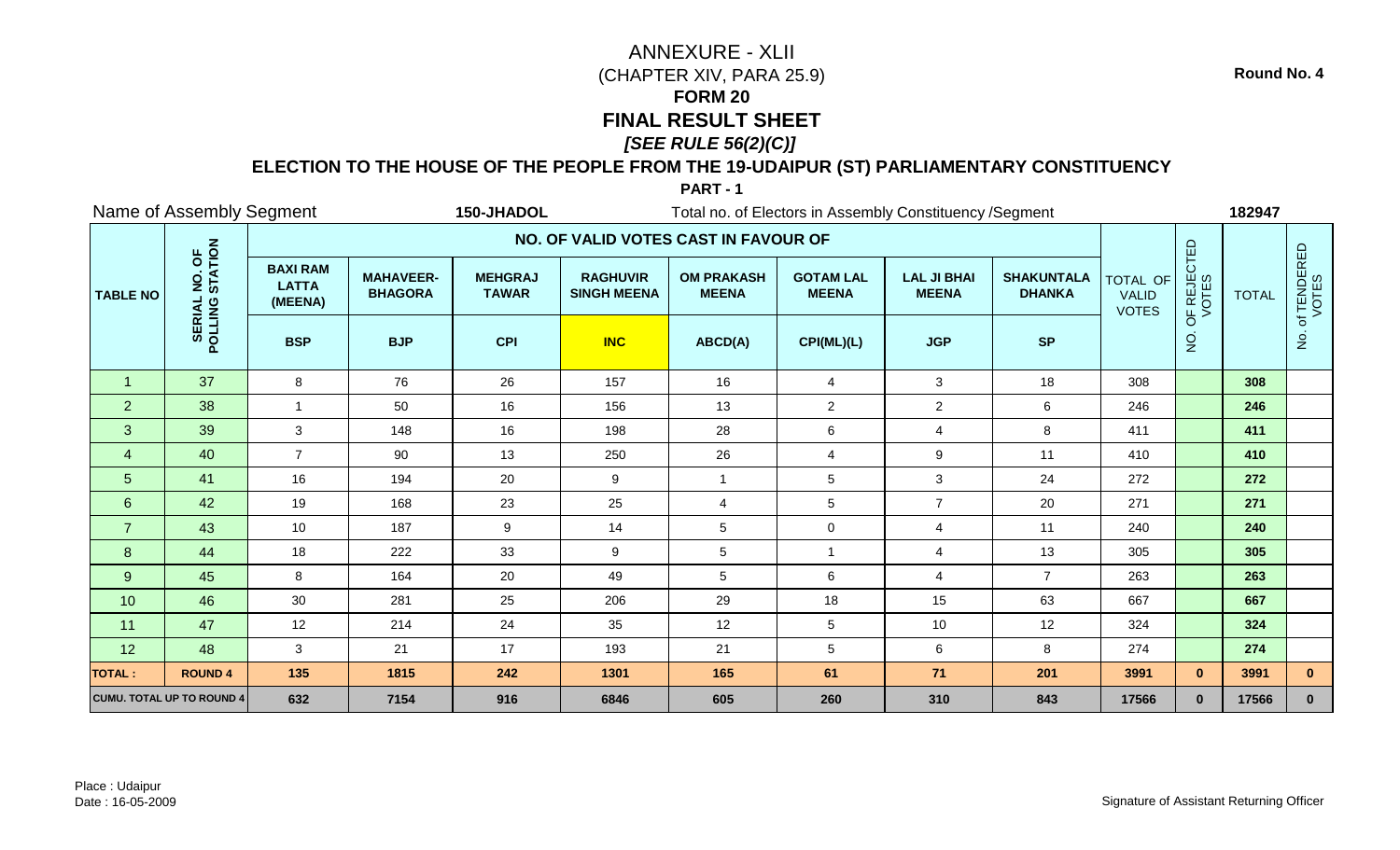## **ELECTION TO THE HOUSE OF THE PEOPLE FROM THE 19-UDAIPUR (ST) PARLIAMENTARY CONSTITUENCY**

**PART - 1**

|                 | Name of Assembly Segment<br>150-JHADOL<br>Total no. of Electors in Assembly Constituency / Segment |                                            |                                    |                                |                                       |                                   |                                  |                                    |                                    |                                          | 182947               |              |                      |
|-----------------|----------------------------------------------------------------------------------------------------|--------------------------------------------|------------------------------------|--------------------------------|---------------------------------------|-----------------------------------|----------------------------------|------------------------------------|------------------------------------|------------------------------------------|----------------------|--------------|----------------------|
|                 |                                                                                                    |                                            |                                    |                                | NO. OF VALID VOTES CAST IN FAVOUR OF  |                                   |                                  |                                    |                                    |                                          |                      |              |                      |
| <b>TABLE NO</b> | NO. OF<br>STATION                                                                                  | <b>BAXI RAM</b><br><b>LATTA</b><br>(MEENA) | <b>MAHAVEER-</b><br><b>BHAGORA</b> | <b>MEHGRAJ</b><br><b>TAWAR</b> | <b>RAGHUVIR</b><br><b>SINGH MEENA</b> | <b>OM PRAKASH</b><br><b>MEENA</b> | <b>GOTAM LAL</b><br><b>MEENA</b> | <b>LAL JI BHAI</b><br><b>MEENA</b> | <b>SHAKUNTALA</b><br><b>DHANKA</b> | TOTAL OF<br><b>VALID</b><br><b>VOTES</b> | OF REJECTED<br>VOTES | <b>TOTAL</b> | of TENDERED<br>VOTES |
|                 | POLLING                                                                                            | <b>BSP</b>                                 | <b>BJP</b>                         | <b>CPI</b>                     | <b>INC</b>                            | ABCD(A)                           | CPI(ML)(L)                       | <b>JGP</b>                         | <b>SP</b>                          |                                          | $\overline{5}$       |              | δ.                   |
| $\mathbf{1}$    | 49                                                                                                 | 11                                         | 50                                 | 9                              | 82                                    | 12                                | 9                                | 8                                  | 31                                 | 212                                      |                      | 212          |                      |
| 2               | 50                                                                                                 | 22                                         | 287                                | 30                             | 152                                   | 20                                | 10                               | 10                                 | 37                                 | 568                                      |                      | 568          |                      |
| 3               | 51                                                                                                 | 17                                         | 185                                | 26                             | 188                                   | 17                                | 8                                | 8                                  | 25                                 | 474                                      |                      | 474          |                      |
| $\overline{4}$  | 52                                                                                                 | 12                                         | 279                                | 25                             | 47                                    | 12                                | $\overline{7}$                   | $\,6\,$                            | 25                                 | 413                                      |                      | 413          |                      |
| 5 <sub>5</sub>  | 53                                                                                                 | 23                                         | 129                                | 59                             | 160                                   | 20                                | 6                                | $\boldsymbol{9}$                   | 66                                 | 472                                      |                      | 472          |                      |
| $6^{\circ}$     | 54                                                                                                 | 14                                         | 216                                | 48                             | 142                                   | 13                                | 11                               | $\boldsymbol{9}$                   | 24                                 | 477                                      |                      | 477          |                      |
| $\overline{7}$  | 55                                                                                                 | 42                                         | 289                                | 82                             | 230                                   | 20                                | $\, 8$                           | 14                                 | 33                                 | 718                                      |                      | 718          |                      |
| 8               | 56                                                                                                 | 8                                          | 75                                 | 57                             | 225                                   | 17                                | 3                                | 10                                 | 13                                 | 408                                      |                      | 408          |                      |
| 9               | 57                                                                                                 | $\overline{7}$                             | 89                                 | 6                              | 224                                   | 11                                | $\mathbf 0$                      | $\mathbf 0$                        | 17                                 | 354                                      |                      | 354          |                      |
| 10              | 58                                                                                                 | 8                                          | 69                                 | 6                              | 74                                    | 4                                 | $\overline{1}$                   | $\mathbf{3}$                       | $\overline{4}$                     | 169                                      |                      | 169          |                      |
| 11              | 59                                                                                                 | $\overline{7}$                             | 66                                 | 6                              | 167                                   | $5\,$                             | $\overline{1}$                   | $\overline{5}$                     | 10                                 | 267                                      |                      | 267          |                      |
| 12              | 60                                                                                                 | $\overline{7}$                             | 207                                | 15                             | 124                                   | $\,6\,$                           | $\mathbf{3}$                     |                                    | $\overline{4}$                     | 367                                      |                      | 367          |                      |
| <b>TOTAL:</b>   | <b>ROUND 5</b>                                                                                     | 178                                        | 1941                               | 369                            | 1815                                  | 157                               | 67                               | 83                                 | 289                                | 4899                                     | $\mathbf{0}$         | 4899         | $\mathbf{0}$         |
|                 | <b>CUMU. TOTAL UP TO ROUND 5</b>                                                                   | 810                                        | 9095                               | 1285                           | 8661                                  | 762                               | 327                              | 393                                | 1132                               | 22465                                    | $\mathbf{0}$         | 22465        | $\mathbf{0}$         |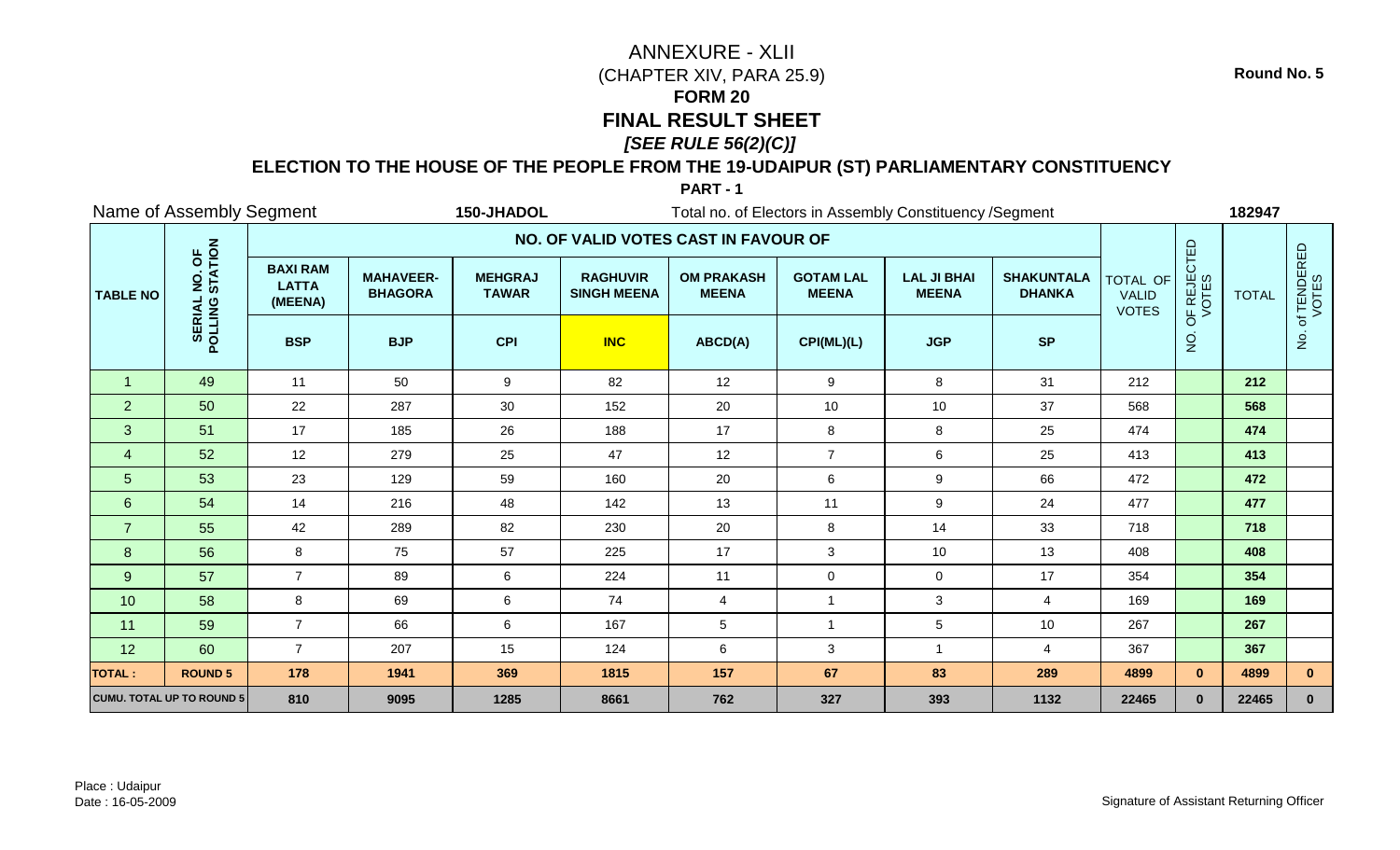## **ELECTION TO THE HOUSE OF THE PEOPLE FROM THE 19-UDAIPUR (ST) PARLIAMENTARY CONSTITUENCY**

**PART - 1**

|                 | Name of Assembly Segment<br>150-JHADOL<br>Total no. of Electors in Assembly Constituency / Segment |                                            |                                    |                                |                                       |                                   |                                  |                                    |                                    |                                          |                      | 182947       |                      |
|-----------------|----------------------------------------------------------------------------------------------------|--------------------------------------------|------------------------------------|--------------------------------|---------------------------------------|-----------------------------------|----------------------------------|------------------------------------|------------------------------------|------------------------------------------|----------------------|--------------|----------------------|
|                 |                                                                                                    |                                            |                                    |                                | NO. OF VALID VOTES CAST IN FAVOUR OF  |                                   |                                  |                                    |                                    |                                          |                      |              |                      |
| <b>TABLE NO</b> | NO. OF<br>STATION                                                                                  | <b>BAXI RAM</b><br><b>LATTA</b><br>(MEENA) | <b>MAHAVEER-</b><br><b>BHAGORA</b> | <b>MEHGRAJ</b><br><b>TAWAR</b> | <b>RAGHUVIR</b><br><b>SINGH MEENA</b> | <b>OM PRAKASH</b><br><b>MEENA</b> | <b>GOTAM LAL</b><br><b>MEENA</b> | <b>LAL JI BHAI</b><br><b>MEENA</b> | <b>SHAKUNTALA</b><br><b>DHANKA</b> | TOTAL OF<br><b>VALID</b><br><b>VOTES</b> | OF REJECTED<br>VOTES | <b>TOTAL</b> | of TENDERED<br>VOTES |
|                 | POLLING                                                                                            | <b>BSP</b>                                 | <b>BJP</b>                         | <b>CPI</b>                     | <b>INC</b>                            | ABCD(A)                           | CPI(ML)(L)                       | <b>JGP</b>                         | <b>SP</b>                          |                                          | $\overline{5}$       |              | $\dot{q}$            |
| $\overline{1}$  | 61                                                                                                 | 21                                         | 131                                | 15                             | 321                                   | 10                                | 11                               | 12                                 | 25                                 | 546                                      |                      | 546          |                      |
| 2               | 62                                                                                                 | 24                                         | 40                                 | 47                             | 303                                   | 19                                | $\overline{7}$                   | $\sqrt{5}$                         | 22                                 | 467                                      |                      | 467          |                      |
| 3               | 63                                                                                                 | 15                                         | 274                                | 21                             | 249                                   | 13                                | $\overline{2}$                   | 3                                  | $\overline{7}$                     | 584                                      |                      | 584          |                      |
| $\overline{4}$  | 64                                                                                                 | 9                                          | 114                                | 14                             | 159                                   | 6                                 | $\overline{4}$                   | 3                                  | 9                                  | 318                                      |                      | 318          |                      |
| 5 <sub>5</sub>  | 65                                                                                                 | 9                                          | 63                                 | $5\phantom{.0}$                | 188                                   | 8                                 | $\overline{2}$                   | $\,6\,$                            | 23                                 | 304                                      |                      | 304          |                      |
| 6               | 66                                                                                                 | $\overline{7}$                             | 85                                 | 8                              | 152                                   | 10                                | $\mathbf{3}$                     | $\overline{1}$                     | $\overline{2}$                     | 268                                      |                      | 268          |                      |
| $\overline{7}$  | 67                                                                                                 | 13                                         | 116                                | 13                             | 180                                   | 11                                | $\mathbf{3}$                     | $\overline{5}$                     | 12                                 | 353                                      |                      | 353          |                      |
| 8               | 68                                                                                                 | $\overline{2}$                             | 121                                | 5                              | 117                                   | 6                                 | $\mathbf 0$                      |                                    | 3                                  | 255                                      |                      | 255          |                      |
| 9               | 69                                                                                                 | 26                                         | 201                                | 25                             | 261                                   | 13                                | $\overline{4}$                   | $\overline{7}$                     | 29                                 | 566                                      |                      | 566          |                      |
| 10              | 70                                                                                                 | 14                                         | 217                                | 16                             | 97                                    | 6                                 | 3                                | 5                                  | 11                                 | 369                                      |                      | 369          |                      |
| 11              | 71                                                                                                 | $\sqrt{5}$                                 | 35                                 | 8                              | 247                                   | $\bf 8$                           | $\mathbf{3}$                     | 3                                  | 8                                  | 317                                      |                      | 317          |                      |
| 12              | 72                                                                                                 | 11                                         | 287                                | 13                             | 159                                   | $\bf 8$                           | $\,6\,$                          | $\,6$                              | 8                                  | 498                                      |                      | 498          |                      |
| <b>TOTAL:</b>   | <b>ROUND 6</b>                                                                                     | 156                                        | 1684                               | 190                            | 2433                                  | 118                               | 48                               | 57                                 | 159                                | 4845                                     | $\mathbf{0}$         | 4845         | $\mathbf{0}$         |
|                 | <b>CUMU. TOTAL UP TO ROUND 6</b>                                                                   | 966                                        | 10779                              | 1475                           | 11094                                 | 880                               | 375                              | 450                                | 1291                               | 27310                                    | $\mathbf{0}$         | 27310        | $\mathbf{0}$         |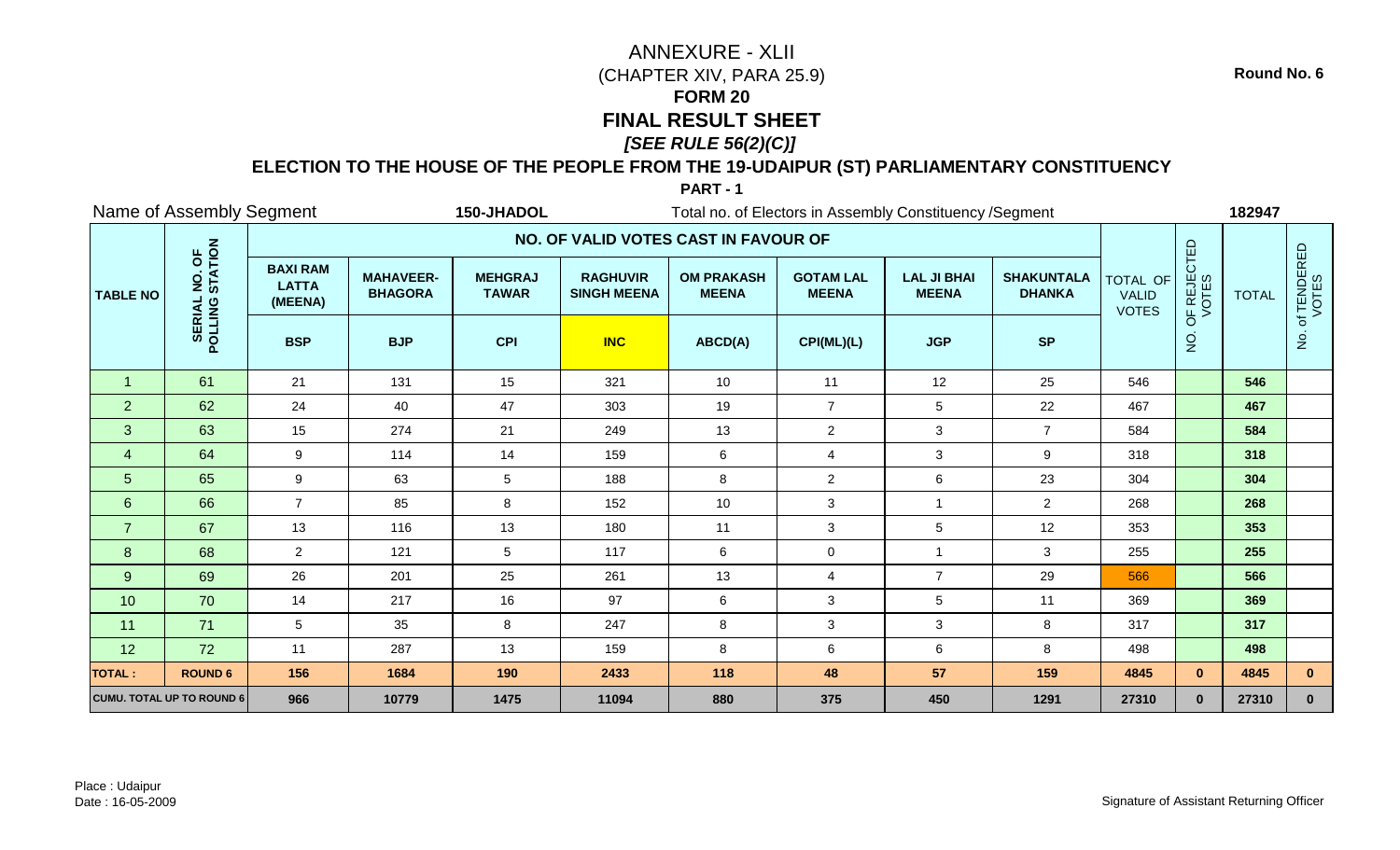## **ELECTION TO THE HOUSE OF THE PEOPLE FROM THE 19-UDAIPUR (ST) PARLIAMENTARY CONSTITUENCY**

**PART - 1**

|                 | Name of Assembly Segment<br>150-JHADOL<br>Total no. of Electors in Assembly Constituency / Segment |                                            |                                    |                                |                                       |                                   |                                  |                                    |                                    |                                          |                      | 182947       |                        |
|-----------------|----------------------------------------------------------------------------------------------------|--------------------------------------------|------------------------------------|--------------------------------|---------------------------------------|-----------------------------------|----------------------------------|------------------------------------|------------------------------------|------------------------------------------|----------------------|--------------|------------------------|
|                 |                                                                                                    |                                            |                                    |                                | NO. OF VALID VOTES CAST IN FAVOUR OF  |                                   |                                  |                                    |                                    |                                          |                      |              |                        |
| <b>TABLE NO</b> | NO. OF<br>STATION                                                                                  | <b>BAXI RAM</b><br><b>LATTA</b><br>(MEENA) | <b>MAHAVEER-</b><br><b>BHAGORA</b> | <b>MEHGRAJ</b><br><b>TAWAR</b> | <b>RAGHUVIR</b><br><b>SINGH MEENA</b> | <b>OM PRAKASH</b><br><b>MEENA</b> | <b>GOTAM LAL</b><br><b>MEENA</b> | <b>LAL JI BHAI</b><br><b>MEENA</b> | <b>SHAKUNTALA</b><br><b>DHANKA</b> | TOTAL OF<br><b>VALID</b><br><b>VOTES</b> | OF REJECTED<br>VOTES | <b>TOTAL</b> | . of TENDERED<br>VOTES |
|                 | POLLING                                                                                            | <b>BSP</b>                                 | <b>BJP</b>                         | <b>CPI</b>                     | <b>INC</b>                            | ABCD(A)                           | CPI(ML)(L)                       | <b>JGP</b>                         | <b>SP</b>                          |                                          | $\frac{1}{2}$        |              | $\frac{1}{2}$          |
| $\overline{1}$  | 73                                                                                                 | 16                                         | 235                                | 24                             | 251                                   | 8                                 | 3                                | 5                                  | 20                                 | 562                                      |                      | 562          |                        |
| $\overline{2}$  | 74                                                                                                 | 5                                          | 166                                | 4                              | 167                                   | $\,$ 5 $\,$                       | 3                                | $\overline{a}$                     | $\overline{7}$                     | 359                                      |                      | 359          |                        |
| 3               | 75                                                                                                 | 6                                          | 312                                | 9                              | 160                                   | $\overline{2}$                    | $\overline{1}$                   | $\mathbf 0$                        | 8                                  | 498                                      |                      | 498          |                        |
| $\overline{4}$  | 76                                                                                                 | 35                                         | 218                                | 18                             | 122                                   | 10                                | $\overline{2}$                   | 8                                  | 35                                 | 448                                      |                      | 448          |                        |
| 5 <sub>5</sub>  | 77                                                                                                 | 10                                         | 308                                | 26                             | 83                                    | 8                                 | $\overline{1}$                   | 4                                  | 17                                 | 457                                      |                      | 457          |                        |
| 6 <sup>°</sup>  | 78                                                                                                 | 8                                          | 225                                | 18                             | 113                                   | 6                                 | $\overline{\mathbf{1}}$          | $\sqrt{5}$                         | $\sqrt{5}$                         | 381                                      |                      | 381          |                        |
| $\overline{7}$  | 79                                                                                                 | 11                                         | 297                                | 25                             | 254                                   | 20                                | $\,6\,$                          | $\mathbf{3}$                       | 16                                 | 632                                      |                      | 632          |                        |
| 8               | 80                                                                                                 | 8                                          | 206                                | 23                             | 212                                   | 13                                | $\overline{4}$                   | 10                                 | 10                                 | 486                                      |                      | 486          |                        |
| 9               | 81                                                                                                 | 13                                         | 54                                 | 3                              | 96                                    | 13                                | $\mathbf 0$                      | $\overline{4}$                     | 14                                 | 197                                      |                      | 197          |                        |
| 10              | 82                                                                                                 | 12                                         | 200                                | 12                             | 235                                   | 6                                 | 3                                | 5                                  | 12                                 | 485                                      |                      | 485          |                        |
| 11              | 83                                                                                                 | $\overline{7}$                             | 18                                 | 10                             | 193                                   | 12                                | $\boldsymbol{2}$                 | $\overline{2}$                     | 11                                 | 255                                      |                      | 255          |                        |
| 12              | 84                                                                                                 | 11                                         | 115                                | 8                              | 204                                   | 16                                | $\overline{2}$                   | $\overline{4}$                     | 15                                 | 375                                      |                      | 375          |                        |
| <b>TOTAL:</b>   | <b>ROUND7</b>                                                                                      | 142                                        | 2354                               | 180                            | 2090                                  | 119                               | 28                               | 52                                 | 170                                | 5135                                     | $\mathbf{0}$         | 5135         | $\mathbf{0}$           |
|                 | <b>CUMU. TOTAL UP TO ROUND 7</b>                                                                   | 1108                                       | 13133                              | 1655                           | 13184                                 | 999                               | 403                              | 502                                | 1461                               | 32445                                    | $\mathbf{0}$         | 32445        | $\mathbf{0}$           |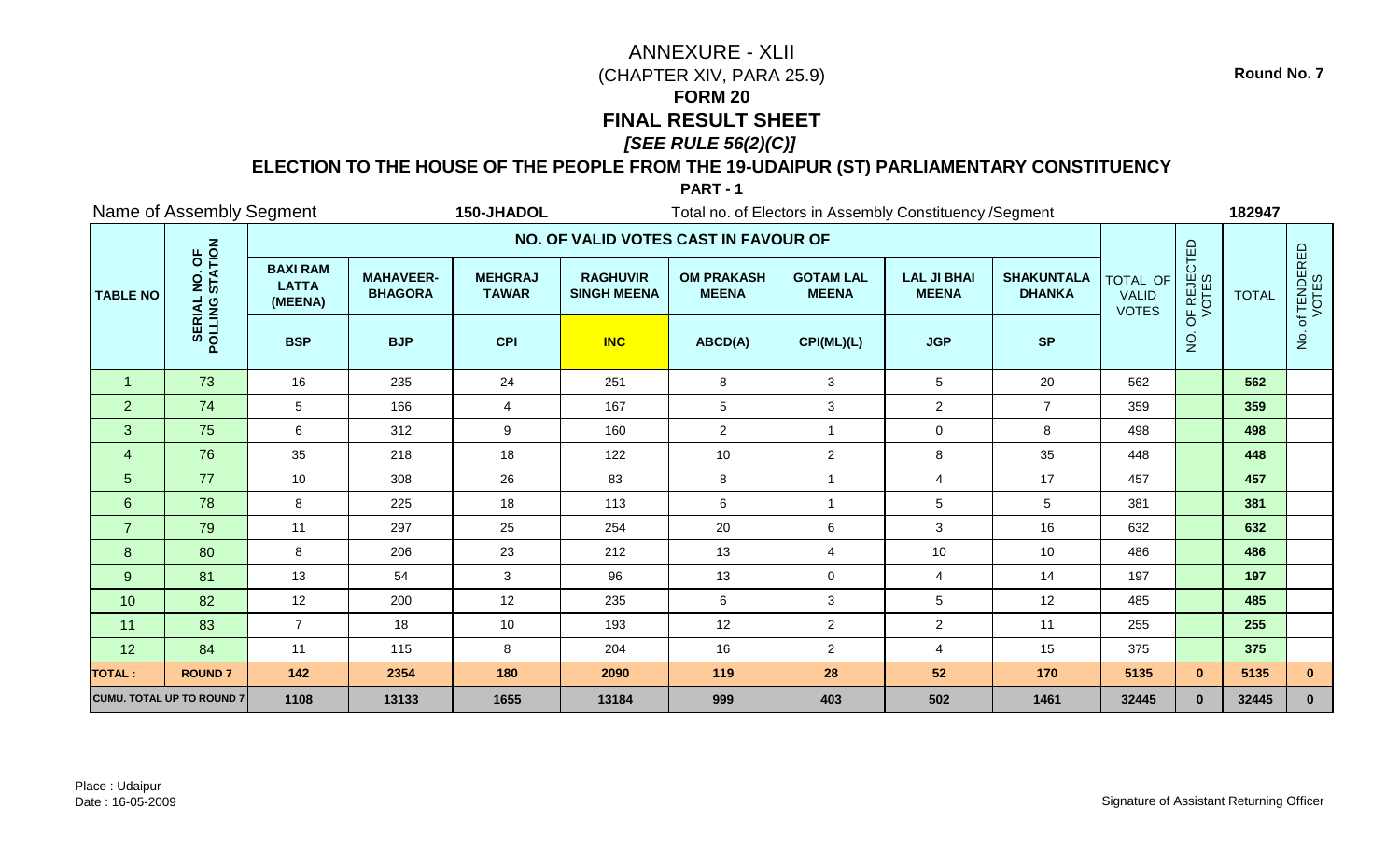## **ELECTION TO THE HOUSE OF THE PEOPLE FROM THE 19-UDAIPUR (ST) PARLIAMENTARY CONSTITUENCY**

**PART - 1**

|                 | Name of Assembly Segment<br>150-JHADOL<br>Total no. of Electors in Assembly Constituency / Segment |                                            |                                    |                                |                                       |                                   |                                  |                                    |                                    |                                          |                      | 182947       |                      |
|-----------------|----------------------------------------------------------------------------------------------------|--------------------------------------------|------------------------------------|--------------------------------|---------------------------------------|-----------------------------------|----------------------------------|------------------------------------|------------------------------------|------------------------------------------|----------------------|--------------|----------------------|
|                 |                                                                                                    |                                            |                                    |                                | NO. OF VALID VOTES CAST IN FAVOUR OF  |                                   |                                  |                                    |                                    |                                          |                      |              |                      |
| <b>TABLE NO</b> | NO. OF<br>STATION                                                                                  | <b>BAXI RAM</b><br><b>LATTA</b><br>(MEENA) | <b>MAHAVEER-</b><br><b>BHAGORA</b> | <b>MEHGRAJ</b><br><b>TAWAR</b> | <b>RAGHUVIR</b><br><b>SINGH MEENA</b> | <b>OM PRAKASH</b><br><b>MEENA</b> | <b>GOTAM LAL</b><br><b>MEENA</b> | <b>LAL JI BHAI</b><br><b>MEENA</b> | <b>SHAKUNTALA</b><br><b>DHANKA</b> | TOTAL OF<br><b>VALID</b><br><b>VOTES</b> | OF REJECTED<br>VOTES | <b>TOTAL</b> | of TENDERED<br>VOTES |
|                 | POLLING                                                                                            | <b>BSP</b>                                 | <b>BJP</b>                         | <b>CPI</b>                     | <b>INC</b>                            | ABCD(A)                           | CPI(ML)(L)                       | <b>JGP</b>                         | <b>SP</b>                          |                                          | $\frac{1}{2}$        |              | $\dot{q}$            |
| $\overline{1}$  | 85                                                                                                 | 11                                         | 224                                | 12                             | 244                                   | 16                                | $\overline{7}$                   | $\mathbf{3}$                       | 18                                 | 535                                      |                      | 535          |                      |
| 2               | 86                                                                                                 | 4                                          | 109                                | 8                              | 44                                    | 3                                 | $\overline{1}$                   | 0                                  | 5                                  | 174                                      |                      | 174          |                      |
| 3               | 87                                                                                                 | 9                                          | 153                                | 22                             | 132                                   | $\boldsymbol{9}$                  | $\overline{2}$                   | $\overline{2}$                     | 12                                 | 341                                      |                      | 341          |                      |
| $\overline{4}$  | 88                                                                                                 | 9                                          | 228                                | 23                             | 143                                   | 3                                 | $\overline{4}$                   | $\overline{4}$                     | 19                                 | 433                                      |                      | 433          |                      |
| 5 <sub>5</sub>  | 89                                                                                                 | 13                                         | 254                                | 40                             | 53                                    | 10                                | $\overline{1}$                   | 3                                  | 10                                 | 384                                      |                      | 384          |                      |
| $6\phantom{1}$  | 90                                                                                                 | 16                                         | 136                                | 11                             | 42                                    | $\sqrt{3}$                        | $\overline{2}$                   | $\overline{7}$                     | 16                                 | 233                                      |                      | 233          |                      |
| $\overline{7}$  | 91                                                                                                 | 10                                         | 180                                | 27                             | 78                                    | $\bf 8$                           | $\,6$                            | $\,6\,$                            | 12                                 | 327                                      |                      | 327          |                      |
| 8               | 92                                                                                                 | 17                                         | 250                                | 24                             | 22                                    | 14                                | $\sqrt{5}$                       | 14                                 | 23                                 | 369                                      |                      | 369          |                      |
| 9               | 93                                                                                                 | 13                                         | 232                                | 20                             | 106                                   | 11                                | 9                                | $\overline{5}$                     | 35                                 | 431                                      |                      | 431          |                      |
| 10              | 94                                                                                                 | 41                                         | 211                                | 35                             | 106                                   | 22                                | 15                               | 19                                 | 56                                 | 505                                      |                      | 505          |                      |
| 11              | 95                                                                                                 | 40                                         | 391                                | 59                             | 139                                   | 24                                | 12                               | 18                                 | 43                                 | 726                                      |                      | 726          |                      |
| 12              | 96                                                                                                 | 49                                         | 252                                | 40                             | 122                                   | 13                                | 13                               | 10                                 | 23                                 | 522                                      |                      | 522          |                      |
| <b>TOTAL:</b>   | <b>ROUND 8</b>                                                                                     | 232                                        | 2620                               | 321                            | 1231                                  | 136                               | 77                               | 91                                 | 272                                | 4980                                     | $\mathbf{0}$         | 4980         | $\mathbf{0}$         |
|                 | <b>CUMU. TOTAL UP TO ROUND 8</b>                                                                   | 1340                                       | 15753                              | 1976                           | 14415                                 | 1135                              | 480                              | 593                                | 1733                               | 37425                                    | $\mathbf{0}$         | 37425        | $\bf{0}$             |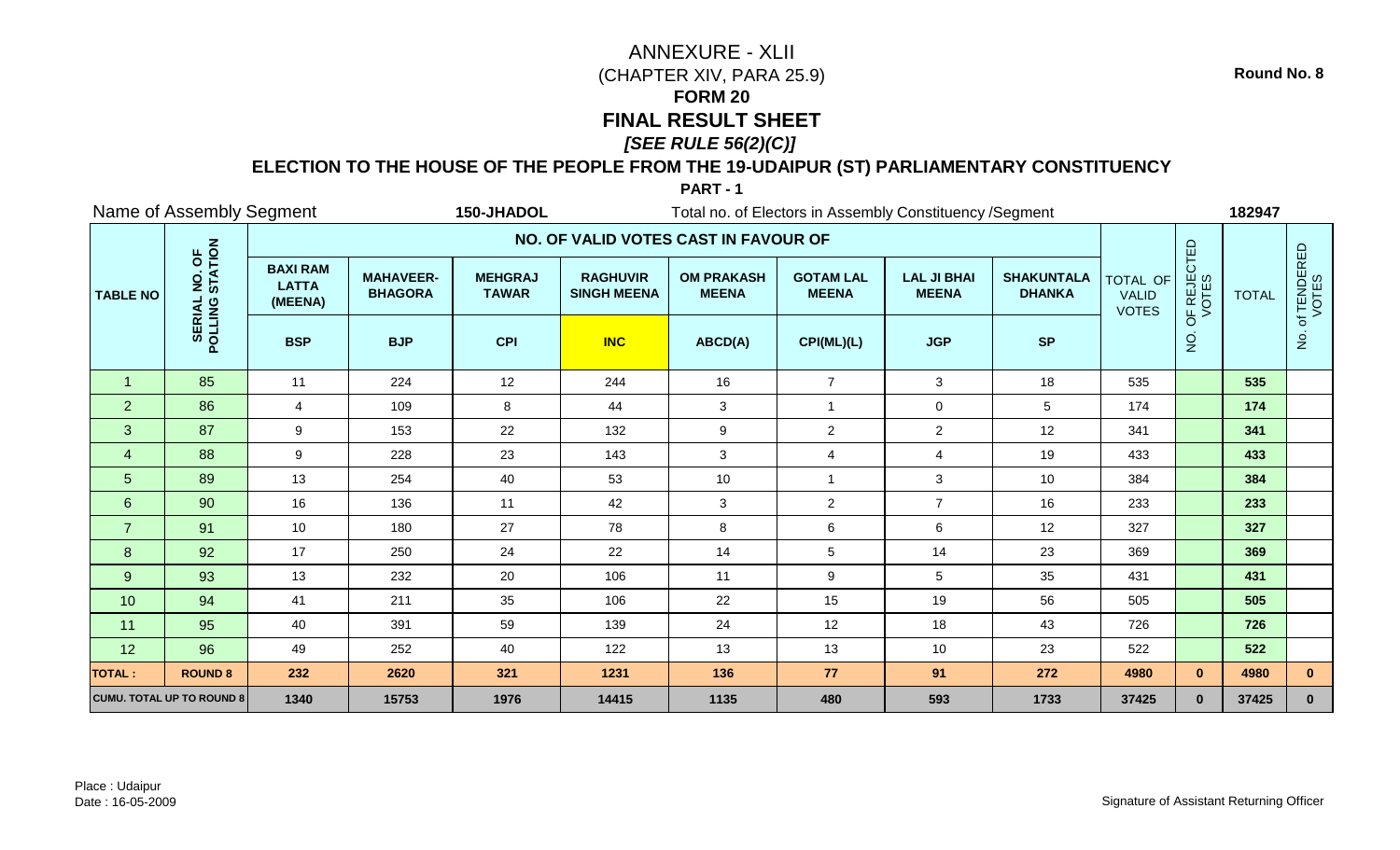## **ELECTION TO THE HOUSE OF THE PEOPLE FROM THE 19-UDAIPUR (ST) PARLIAMENTARY CONSTITUENCY**

**PART - 1**

|                  | Name of Assembly Segment<br>150-JHADOL<br>Total no. of Electors in Assembly Constituency / Segment |                                            |                                    |                                |                                       |                                   |                                  |                                    |                                    |                                          |                      | 182947       |                      |
|------------------|----------------------------------------------------------------------------------------------------|--------------------------------------------|------------------------------------|--------------------------------|---------------------------------------|-----------------------------------|----------------------------------|------------------------------------|------------------------------------|------------------------------------------|----------------------|--------------|----------------------|
|                  |                                                                                                    |                                            |                                    |                                | NO. OF VALID VOTES CAST IN FAVOUR OF  |                                   |                                  |                                    |                                    |                                          |                      |              |                      |
| <b>TABLE NO</b>  | NO. OF<br>STATION                                                                                  | <b>BAXI RAM</b><br><b>LATTA</b><br>(MEENA) | <b>MAHAVEER-</b><br><b>BHAGORA</b> | <b>MEHGRAJ</b><br><b>TAWAR</b> | <b>RAGHUVIR</b><br><b>SINGH MEENA</b> | <b>OM PRAKASH</b><br><b>MEENA</b> | <b>GOTAM LAL</b><br><b>MEENA</b> | <b>LAL JI BHAI</b><br><b>MEENA</b> | <b>SHAKUNTALA</b><br><b>DHANKA</b> | TOTAL OF<br><b>VALID</b><br><b>VOTES</b> | OF REJECTED<br>VOTES | <b>TOTAL</b> | of TENDERED<br>VOTES |
|                  | POLLING                                                                                            | <b>BSP</b>                                 | <b>BJP</b>                         | <b>CPI</b>                     | <b>INC</b>                            | ABCD(A)                           | CPI(ML)(L)                       | <b>JGP</b>                         | <b>SP</b>                          |                                          | $\overline{5}$       |              | δ.                   |
| $\mathbf 1$      | 97                                                                                                 | 21                                         | 212                                | 32                             | 111                                   | 14                                | 5                                | 13                                 | 21                                 | 429                                      |                      | 429          |                      |
| 2                | 98                                                                                                 | 53                                         | 406                                | 35                             | 108                                   | 24                                | 13                               | 20                                 | 32                                 | 691                                      |                      | 691          |                      |
| 3                | 99                                                                                                 | 12                                         | 143                                | 14                             | 373                                   | 3                                 | $\overline{7}$                   | $\sqrt{5}$                         | $\overline{7}$                     | 564                                      |                      | 564          |                      |
| $\overline{4}$   | 100                                                                                                | 6                                          | 141                                | 4                              | 374                                   | $\mathbf{1}$                      | $\overline{1}$                   |                                    | $\,6\,$                            | 534                                      |                      | 534          |                      |
| 5 <sup>5</sup>   | 101                                                                                                | $\mathbf{1}$                               | 34                                 | $\overline{2}$                 | 76                                    | $\mathbf 0$                       | $\overline{1}$                   | $\mathbf 0$                        | $\mathbf 0$                        | 114                                      |                      | 114          |                      |
| $6 \overline{6}$ | 102                                                                                                | 60                                         | 478                                | 45                             | 33                                    | 3                                 | $\overline{4}$                   | 19                                 | 25                                 | 667                                      |                      | 667          |                      |
| $\overline{7}$   | 103                                                                                                | 26                                         | 413                                | 62                             | 32                                    | $\bf 8$                           | $\overline{7}$                   | 8                                  | 18                                 | 574                                      |                      | 574          |                      |
| 8                | 104                                                                                                | 11                                         | 315                                | 43                             | 102                                   | 12                                | 12                               | 10                                 | 19                                 | 524                                      |                      | 524          |                      |
| 9                | 105                                                                                                | 8                                          | 124                                | 15                             | 387                                   | 32                                | 14                               | 8                                  | 15                                 | 603                                      |                      | 603          |                      |
| 10               | 106                                                                                                | 10                                         | 197                                | 22                             | 339                                   | 19                                | $\overline{7}$                   | $\boldsymbol{9}$                   | 33                                 | 636                                      |                      | 636          |                      |
| 11               | 107                                                                                                | 10                                         | 194                                | 20                             | 187                                   | $\bf 8$                           | $\mathbf{3}$                     | $\overline{7}$                     | 16                                 | 445                                      |                      | 445          |                      |
| 12               | 108                                                                                                | 10                                         | 289                                | 12                             | 148                                   | $\sqrt{3}$                        | $\overline{4}$                   | $\sqrt{5}$                         | $\,6\,$                            | 477                                      |                      | 477          |                      |
| <b>TOTAL:</b>    | <b>ROUND 9</b>                                                                                     | 228                                        | 2946                               | 306                            | 2270                                  | 127                               | 78                               | 105                                | 198                                | 6258                                     | $\mathbf{0}$         | 6258         | $\mathbf{0}$         |
|                  | <b>CUMU. TOTAL UP TO ROUND 9</b>                                                                   | 1568                                       | 18699                              | 2282                           | 16685                                 | 1262                              | 558                              | 698                                | 1931                               | 43683                                    | $\mathbf{0}$         | 43683        | $\mathbf{0}$         |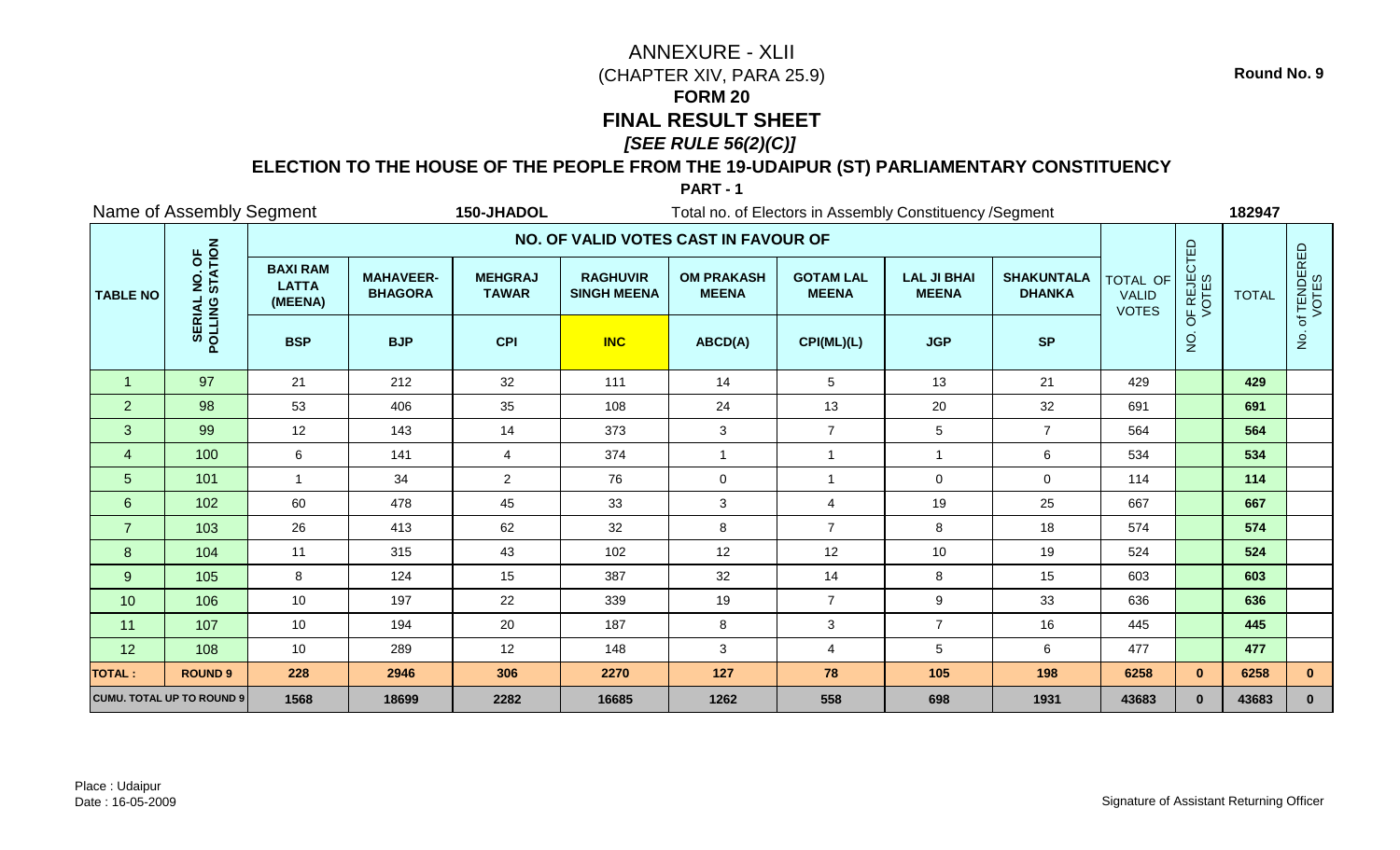## **ELECTION TO THE HOUSE OF THE PEOPLE FROM THE 19-UDAIPUR (ST) PARLIAMENTARY CONSTITUENCY**

### **PART - 1**

|                      | Name of Assembly Segment             |                                            |                                    | 150-JHADOL                     |                                       | Total no. of Electors in Assembly Constituency / Segment |                                  |                                    |                                    |                                                 |                      | 182947       |                        |
|----------------------|--------------------------------------|--------------------------------------------|------------------------------------|--------------------------------|---------------------------------------|----------------------------------------------------------|----------------------------------|------------------------------------|------------------------------------|-------------------------------------------------|----------------------|--------------|------------------------|
|                      |                                      |                                            |                                    |                                | NO. OF VALID VOTES CAST IN FAVOUR OF  |                                                          |                                  |                                    |                                    |                                                 |                      |              |                        |
| <b>TABLE NO</b>      | NO. OF<br>STATION                    | <b>BAXI RAM</b><br><b>LATTA</b><br>(MEENA) | <b>MAHAVEER-</b><br><b>BHAGORA</b> | <b>MEHGRAJ</b><br><b>TAWAR</b> | <b>RAGHUVIR</b><br><b>SINGH MEENA</b> | <b>OM PRAKASH</b><br><b>MEENA</b>                        | <b>GOTAM LAL</b><br><b>MEENA</b> | <b>LAL JI BHAI</b><br><b>MEENA</b> | <b>SHAKUNTALA</b><br><b>DHANKA</b> | <b>TOTAL OF</b><br><b>VALID</b><br><b>VOTES</b> | OF REJECTED<br>VOTES | <b>TOTAL</b> | . of TENDERED<br>VOTES |
|                      | POLLING                              | <b>BSP</b>                                 | <b>BJP</b>                         | <b>CPI</b>                     | <b>INC</b>                            | ABCD(A)                                                  | CPI(ML)(L)                       | <b>JGP</b>                         | <b>SP</b>                          |                                                 | $\rm \dot{Q}$        |              | ġ.                     |
| $\blacktriangleleft$ | 109                                  | 24                                         | 258                                | 15                             | 38                                    | 3                                                        | $\overline{2}$                   | $\overline{2}$                     | 8                                  | 350                                             |                      | 350          |                        |
| 2                    | 110                                  | 16                                         | 140                                | 12                             | 99                                    | $\boldsymbol{9}$                                         | $\overline{5}$                   | 10                                 | 41                                 | 332                                             |                      | 332          |                        |
| 3                    | 111                                  | 22                                         | 168                                | 22                             | 116                                   | 12                                                       | $\overline{2}$                   | $\overline{1}$                     | 10                                 | 353                                             |                      | 353          |                        |
| $\overline{4}$       | 112                                  | 5                                          | 40                                 |                                | 190                                   | 16                                                       | $\overline{\mathbf{1}}$          | $\overline{7}$                     | 12                                 | 272                                             |                      | 272          |                        |
| $5\phantom{.}$       | 113                                  | 13                                         | 384                                | 22                             | 145                                   | 10                                                       | $\overline{1}$                   | $\overline{7}$                     | 20                                 | 602                                             |                      | 602          |                        |
| $6\phantom{1}$       | 114                                  | 13                                         | 151                                | 34                             | 317                                   | 21                                                       | 5                                | 9                                  | 36                                 | 586                                             |                      | 586          |                        |
| $\overline{7}$       | 115                                  | 18                                         | 125                                | 20                             | 259                                   | 18                                                       | 10                               | $\,8\,$                            | 22                                 | 480                                             |                      | 480          |                        |
| 8                    | 116                                  | 15                                         | 17                                 | 6                              | 328                                   | 16                                                       | 3                                | $\,6$                              | 18                                 | 409                                             |                      | 409          |                        |
| 9                    | 117                                  | 4                                          | 93                                 | 6                              | 219                                   | 13                                                       | $\mathbf{3}$                     | $\sqrt{5}$                         | $\boldsymbol{9}$                   | 352                                             |                      | 352          |                        |
| 10                   | 118                                  | 11                                         | 65                                 | $\overline{7}$                 | 312                                   | 18                                                       | $\overline{2}$                   | 3                                  | $\overline{7}$                     | 425                                             |                      | 425          |                        |
| 11                   | 119                                  | 3                                          | 42                                 | $\overline{4}$                 | 359                                   | 12                                                       | $\sqrt{5}$                       | $\overline{4}$                     | 10                                 | 439                                             |                      | 439          |                        |
| 12                   | 120                                  | 13                                         | 332                                | 29                             | 193                                   | 8                                                        | $\overline{4}$                   | 5                                  | 23                                 | 607                                             |                      | 607          |                        |
| <b>TOTAL:</b>        | <b>ROUND 10</b>                      | 157                                        | 1815                               | 178                            | 2575                                  | 156                                                      | 43                               | 67                                 | 216                                | 5207                                            | $\mathbf{0}$         | 5207         | $\mathbf{0}$           |
|                      | <b>CUMU. TOTAL UP TO ROUND</b><br>10 | 1725                                       | 20514                              | 2460                           | 19260                                 | 1418                                                     | 601                              | 765                                | 2147                               | 48890                                           | $\mathbf{0}$         | 48890        | $\mathbf{0}$           |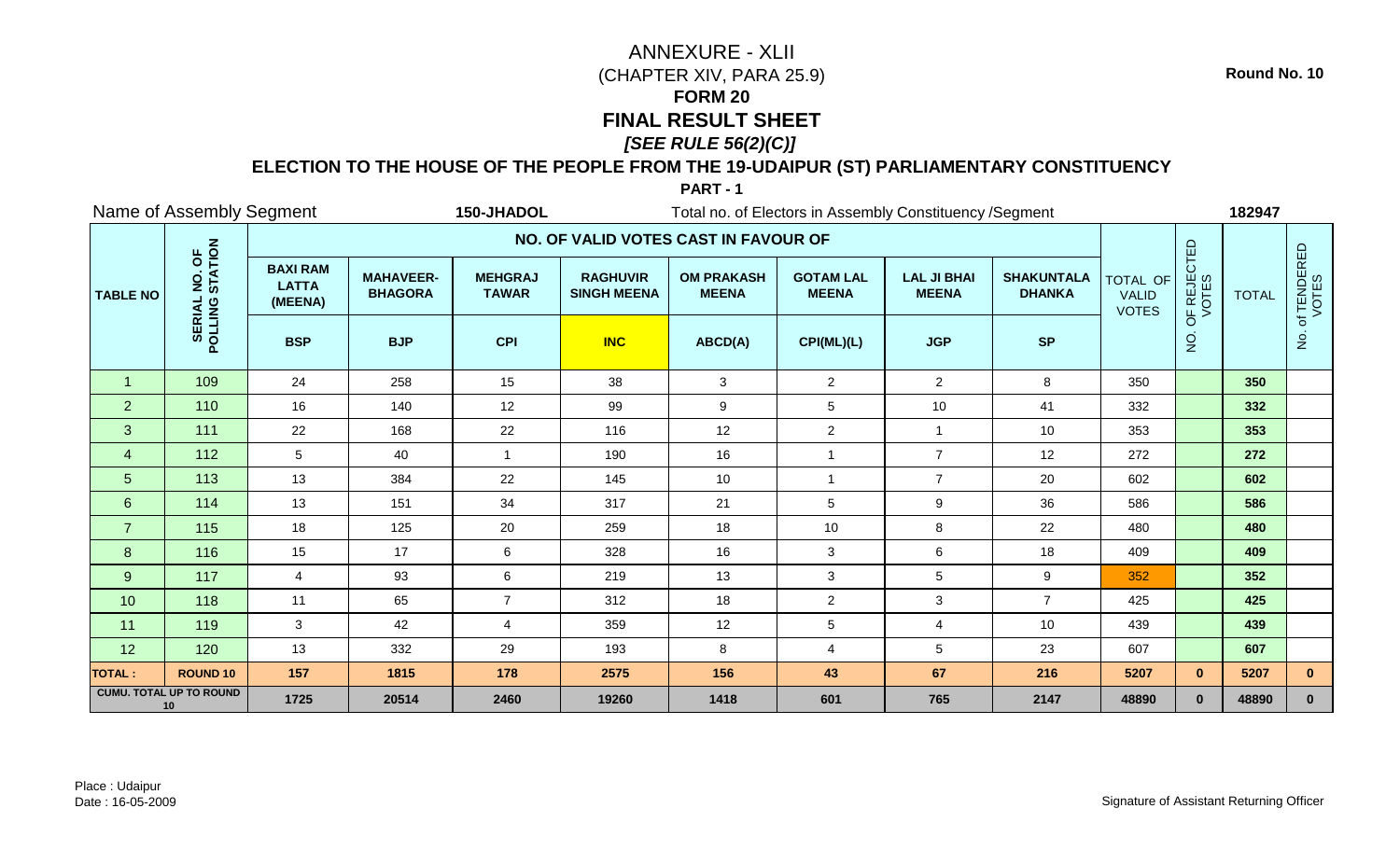## **ELECTION TO THE HOUSE OF THE PEOPLE FROM THE 19-UDAIPUR (ST) PARLIAMENTARY CONSTITUENCY**

### **PART - 1**

|                 | Name of Assembly Segment             |                                            |                                                                                                                                      | 150-JHADOL                     |                                       | Total no. of Electors in Assembly Constituency / Segment |                                  |                                    |                                    |                                                 |                      | 182947       |                                       |
|-----------------|--------------------------------------|--------------------------------------------|--------------------------------------------------------------------------------------------------------------------------------------|--------------------------------|---------------------------------------|----------------------------------------------------------|----------------------------------|------------------------------------|------------------------------------|-------------------------------------------------|----------------------|--------------|---------------------------------------|
|                 |                                      |                                            |                                                                                                                                      |                                | NO. OF VALID VOTES CAST IN FAVOUR OF  |                                                          |                                  |                                    |                                    |                                                 |                      |              |                                       |
| <b>TABLE NO</b> | NO. OF<br>STATION                    | <b>BAXI RAM</b><br><b>LATTA</b><br>(MEENA) | <b>MAHAVEER-</b><br><b>BHAGORA</b>                                                                                                   | <b>MEHGRAJ</b><br><b>TAWAR</b> | <b>RAGHUVIR</b><br><b>SINGH MEENA</b> | <b>OM PRAKASH</b><br><b>MEENA</b>                        | <b>GOTAM LAL</b><br><b>MEENA</b> | <b>LAL JI BHAI</b><br><b>MEENA</b> | <b>SHAKUNTALA</b><br><b>DHANKA</b> | <b>TOTAL OF</b><br><b>VALID</b><br><b>VOTES</b> | OF REJECTED<br>VOTES | <b>TOTAL</b> | . of TENDERED<br>VOTES                |
|                 | POLLING                              | <b>BSP</b>                                 | <b>BJP</b><br><b>CPI</b><br><b>INC</b><br><b>JGP</b><br><b>SP</b><br>ABCD(A)<br>CPI(ML)(L)<br>10<br>113<br>16<br>328<br>26<br>8<br>3 |                                |                                       |                                                          |                                  |                                    |                                    |                                                 |                      |              | $\frac{\dot{\mathsf{S}}}{\mathsf{Z}}$ |
| $\overline{1}$  | 121                                  |                                            |                                                                                                                                      |                                |                                       |                                                          |                                  |                                    | 11                                 | 515                                             |                      | 515          |                                       |
| 2               | 122                                  | 14                                         | 211                                                                                                                                  | 24                             | 140                                   | 21                                                       | $\overline{4}$                   | $\overline{4}$                     | 14                                 | 432                                             |                      | 432          |                                       |
| 3               | 123                                  | 12                                         | 379                                                                                                                                  | 55                             | 139                                   | $\boldsymbol{9}$                                         | $\mathbf{3}$                     | $\,6\,$                            | 14                                 | 617                                             |                      | 617          |                                       |
| $\overline{4}$  | 124                                  | 12                                         | 180                                                                                                                                  | 37                             | 423                                   | 19                                                       | $\,6$                            | 8                                  | 12                                 | 697                                             |                      | 697          |                                       |
| 5               | 125                                  | 11                                         | 113                                                                                                                                  | 21                             | 107                                   | 33                                                       | $\mathbf{3}$                     | $\,8\,$                            | $\overline{7}$                     | 303                                             |                      | 303          |                                       |
| 6               | 126                                  | 11                                         | 177                                                                                                                                  | 19                             | 159                                   | 4                                                        | -1                               | $\overline{a}$                     | 11                                 | 384                                             |                      | 384          |                                       |
| $\overline{7}$  | 127                                  | 13                                         | 65                                                                                                                                   | 13                             | 357                                   | 47                                                       | $\boldsymbol{9}$                 | $\,6\,$                            | 28                                 | 538                                             |                      | 538          |                                       |
| 8               | 128                                  | 4                                          | 38                                                                                                                                   | $\overline{4}$                 | 230                                   | 12                                                       | $\mathbf 0$                      | $\overline{a}$                     | $\sqrt{5}$                         | 295                                             |                      | 295          |                                       |
| 9               | 129                                  | 6                                          | 45                                                                                                                                   | $\overline{7}$                 | 160                                   | $\mathbf{3}$                                             | $\overline{1}$                   |                                    | 10                                 | 233                                             |                      | 233          |                                       |
| 10              | 130                                  | $30\,$                                     | 113                                                                                                                                  | 23                             | 477                                   | 24                                                       | $\boldsymbol{9}$                 | 18                                 | 49                                 | 743                                             |                      | 743          |                                       |
| 11              | 131                                  | 5                                          | 206                                                                                                                                  | 10                             | 90                                    | $\mathbf{1}$                                             | $\overline{1}$                   | 3                                  | 6                                  | 322                                             |                      | 322          |                                       |
| 12              | 132                                  | 15                                         | 161                                                                                                                                  | 20                             | 155                                   | 12                                                       | $\mathbf{3}$                     | $\overline{4}$                     | 22                                 | 392                                             |                      | 392          |                                       |
| <b>TOTAL:</b>   | <b>ROUND 11</b>                      | 143                                        | 1801                                                                                                                                 | 249                            | 2765                                  | 211                                                      | 43                               | 70                                 | 189                                | 5471                                            | $\mathbf{0}$         | 5471         | $\mathbf{0}$                          |
|                 | <b>CUMU. TOTAL UP TO ROUND</b><br>11 | 1868                                       | 22315                                                                                                                                | 2709                           | 22025                                 | 1629                                                     | 644                              | 835                                | 2336                               | 54361                                           | $\mathbf{0}$         | 54361        | $\mathbf{0}$                          |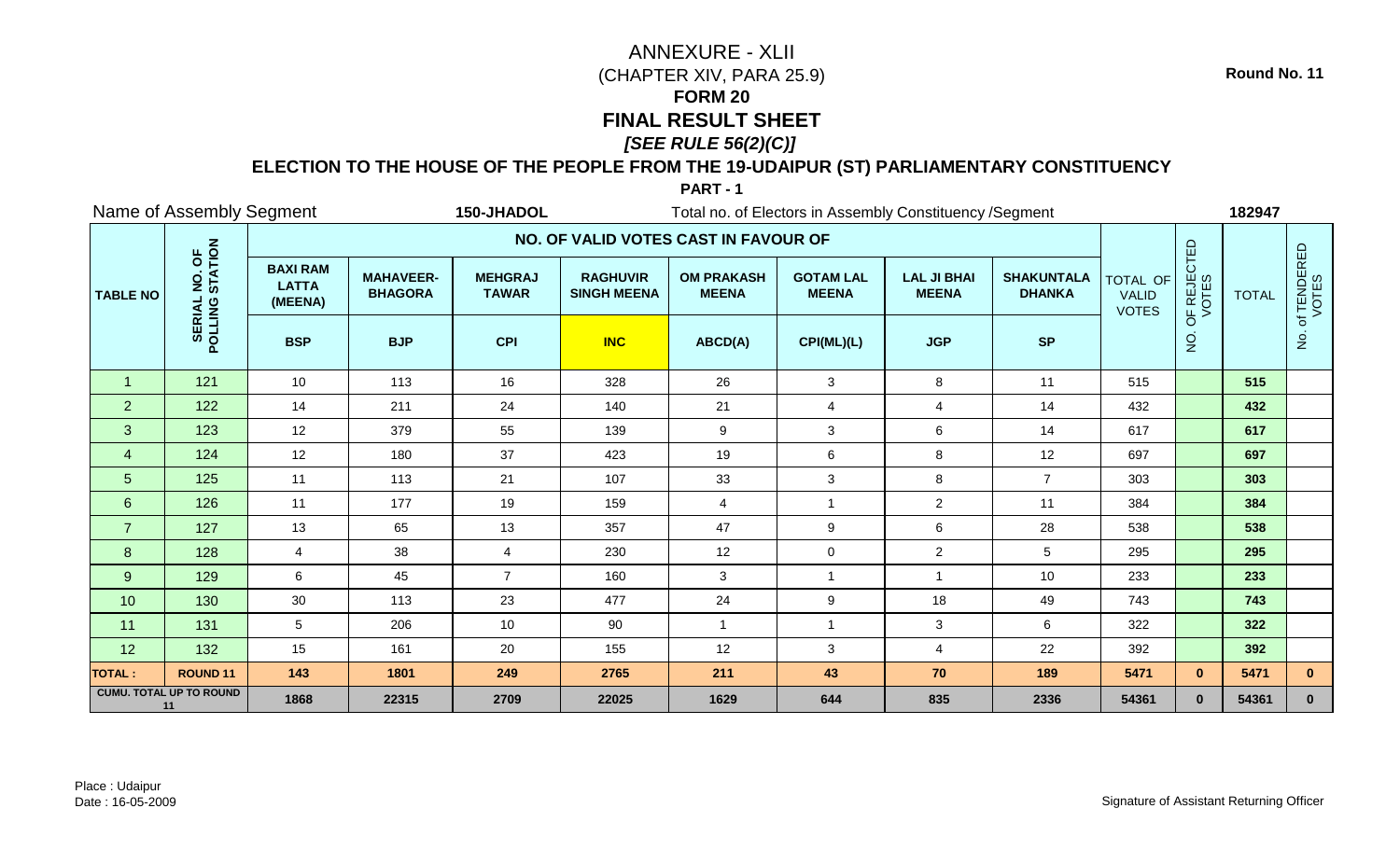## **ELECTION TO THE HOUSE OF THE PEOPLE FROM THE 19-UDAIPUR (ST) PARLIAMENTARY CONSTITUENCY**

**PART - 1**

|                 | Name of Assembly Segment<br>150-JHADOL<br>Total no. of Electors in Assembly Constituency / Segment |                                            |                                    |                                |                                       |                                   |                                  |                                    |                                    |                                          |                      | 182947       |                      |
|-----------------|----------------------------------------------------------------------------------------------------|--------------------------------------------|------------------------------------|--------------------------------|---------------------------------------|-----------------------------------|----------------------------------|------------------------------------|------------------------------------|------------------------------------------|----------------------|--------------|----------------------|
|                 |                                                                                                    |                                            |                                    |                                | NO. OF VALID VOTES CAST IN FAVOUR OF  |                                   |                                  |                                    |                                    |                                          |                      |              |                      |
| <b>TABLE NO</b> | NO. OF<br>STATION                                                                                  | <b>BAXI RAM</b><br><b>LATTA</b><br>(MEENA) | <b>MAHAVEER-</b><br><b>BHAGORA</b> | <b>MEHGRAJ</b><br><b>TAWAR</b> | <b>RAGHUVIR</b><br><b>SINGH MEENA</b> | <b>OM PRAKASH</b><br><b>MEENA</b> | <b>GOTAM LAL</b><br><b>MEENA</b> | <b>LAL JI BHAI</b><br><b>MEENA</b> | <b>SHAKUNTALA</b><br><b>DHANKA</b> | TOTAL OF<br><b>VALID</b><br><b>VOTES</b> | OF REJECTED<br>VOTES | <b>TOTAL</b> | of TENDERED<br>VOTES |
|                 | POLLING                                                                                            | <b>BSP</b>                                 | <b>BJP</b>                         | <b>CPI</b>                     | <b>INC</b>                            | ABCD(A)                           | CPI(ML)(L)                       | <b>JGP</b>                         | <b>SP</b>                          |                                          | $\overline{5}$       |              | $\dot{q}$            |
| $\mathbf{1}$    | 133                                                                                                | 16                                         | 212                                | 15                             | 195                                   | 8                                 | $\overline{7}$                   | $\overline{2}$                     | 25                                 | 480                                      |                      | 480          |                      |
| $\overline{2}$  | 133 A                                                                                              | 6                                          | 93                                 | 8                              | 234                                   | 15                                | $\overline{4}$                   | $\overline{2}$                     | 16                                 | 378                                      |                      | 378          |                      |
| $\mathbf{3}$    | 134                                                                                                | 11                                         | 181                                | 26                             | 162                                   | 9                                 | 8                                | 3                                  | 12                                 | 412                                      |                      | 412          |                      |
| $\overline{4}$  | 135                                                                                                | 10                                         | 30                                 | 66                             | 174                                   | 11                                | $\overline{2}$                   | $\mathbf 0$                        | 12                                 | 305                                      |                      | 305          |                      |
| 5 <sub>5</sub>  | 136                                                                                                | $\overline{7}$                             | 194                                | 16                             | 309                                   | 16                                | 3                                | $\overline{4}$                     | 14                                 | 563                                      |                      | 563          |                      |
| $6\phantom{1}$  | 137                                                                                                | 11                                         | 30                                 | 58                             | 193                                   | 8                                 | $\mathbf{3}$                     | $\overline{4}$                     | $\,6\,$                            | 313                                      |                      | 313          |                      |
| $\overline{7}$  | 138                                                                                                | 9                                          | 233                                | 20                             | 96                                    | $\mathbf 0$                       | $\overline{1}$                   | $\overline{4}$                     | 10                                 | 373                                      |                      | 373          |                      |
| 8               | 139                                                                                                | 6                                          | 156                                | 21                             | 210                                   | 12                                | $\overline{4}$                   | 5                                  | 17                                 | 431                                      |                      | 431          |                      |
| 9               | 140                                                                                                | $\overline{7}$                             | 145                                | 34                             | 166                                   | 17                                | 6                                | 15                                 | 17                                 | 407                                      |                      | 407          |                      |
| 10              | 141                                                                                                | 9                                          | 124                                | 8                              | 167                                   | $\overline{7}$                    | -1                               | $\mathbf 0$                        | 9                                  | 325                                      |                      | 325          |                      |
| 11              | 142                                                                                                | $\overline{2}$                             | 73                                 | 5                              | 158                                   | 8                                 | $\overline{1}$                   | $\overline{2}$                     | $\overline{2}$                     | 251                                      |                      | 251          |                      |
| 12              | 143                                                                                                | $\mathbf{3}$                               | $\,6$                              | $\overline{2}$                 | 224                                   | 11                                | $\mathbf{3}$                     | 3                                  | $\sqrt{5}$                         | 257                                      |                      | 257          |                      |
| <b>TOTAL:</b>   | <b>ROUND 12</b>                                                                                    | 97                                         | 1477                               | 279                            | 2288                                  | 122                               | 43                               | 44                                 | 145                                | 4495                                     | $\mathbf{0}$         | 4495         | $\mathbf{0}$         |
|                 | <b>CUMU. TOTAL UP TO ROUND</b><br>12                                                               | 1965                                       | 23792                              | 2988                           | 24313                                 | 1751                              | 687                              | 879                                | 2481                               | 58856                                    | $\mathbf{0}$         | 58856        | $\mathbf{0}$         |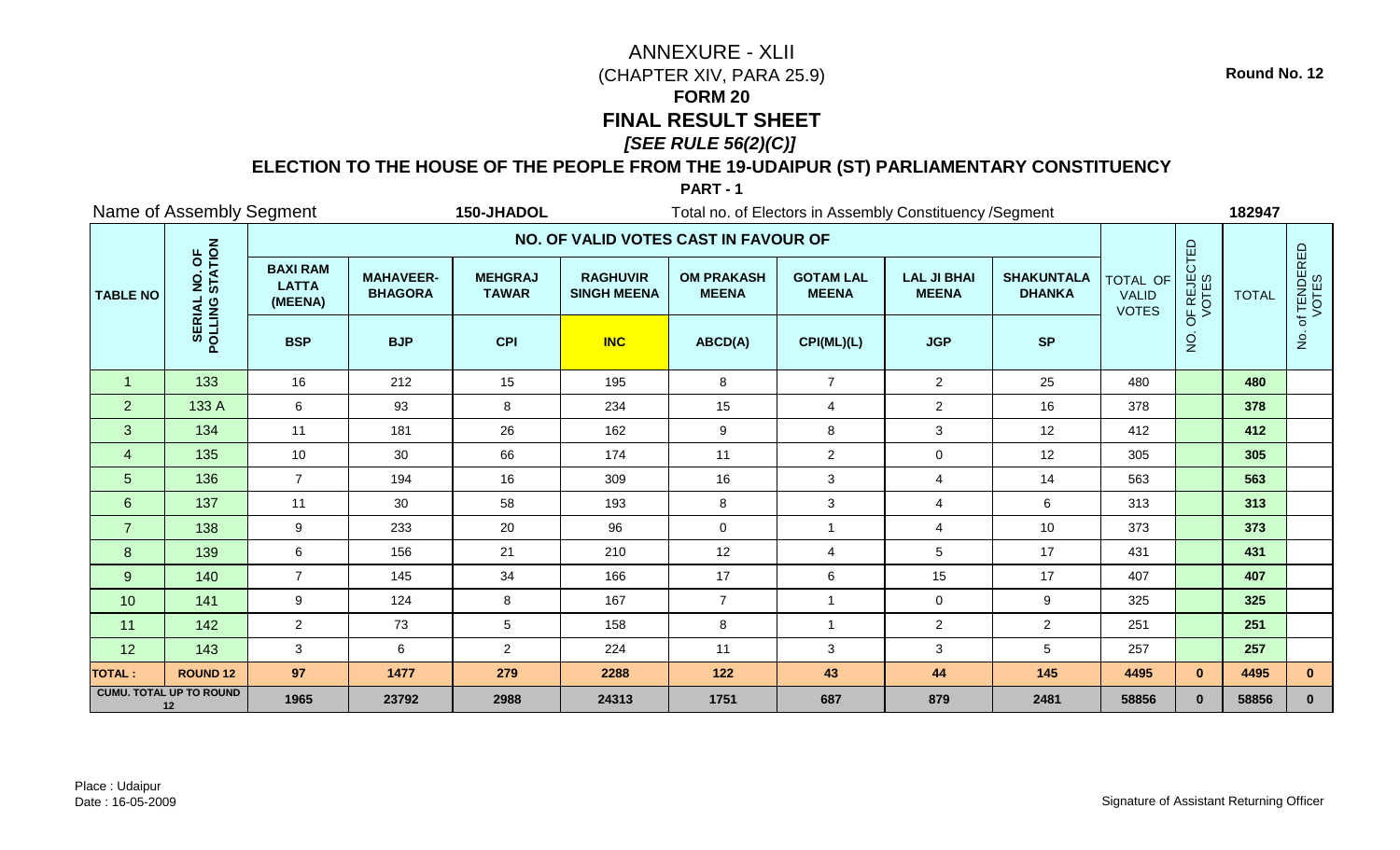## **ELECTION TO THE HOUSE OF THE PEOPLE FROM THE 19-UDAIPUR (ST) PARLIAMENTARY CONSTITUENCY**

#### **PART - 1**

| Name of Assembly Segment<br>150-JHADOL |                                      |                                            |                                    |                                |                                       | Total no. of Electors in Assembly Constituency / Segment |                                  |                                    |                                    |                                          |                      | 182947       |                        |  |  |
|----------------------------------------|--------------------------------------|--------------------------------------------|------------------------------------|--------------------------------|---------------------------------------|----------------------------------------------------------|----------------------------------|------------------------------------|------------------------------------|------------------------------------------|----------------------|--------------|------------------------|--|--|
|                                        |                                      |                                            |                                    |                                | NO. OF VALID VOTES CAST IN FAVOUR OF  |                                                          |                                  |                                    |                                    |                                          |                      |              |                        |  |  |
| <b>TABLE NO</b>                        | NO. OF<br>STATION                    | <b>BAXI RAM</b><br><b>LATTA</b><br>(MEENA) | <b>MAHAVEER-</b><br><b>BHAGORA</b> | <b>MEHGRAJ</b><br><b>TAWAR</b> | <b>RAGHUVIR</b><br><b>SINGH MEENA</b> | <b>OM PRAKASH</b><br><b>MEENA</b>                        | <b>GOTAM LAL</b><br><b>MEENA</b> | <b>LAL JI BHAI</b><br><b>MEENA</b> | <b>SHAKUNTALA</b><br><b>DHANKA</b> | TOTAL OF<br><b>VALID</b><br><b>VOTES</b> | OF REJECTED<br>VOTES | <b>TOTAL</b> | . of TENDERED<br>VOTES |  |  |
|                                        | POLLING                              | <b>BSP</b>                                 | <b>BJP</b>                         | <b>CPI</b>                     | <b>INC</b>                            | ABCD(A)                                                  | CPI(ML)(L)                       | <b>JGP</b>                         | <b>SP</b>                          |                                          | $\rm \dot{Q}$        |              | ġ.                     |  |  |
| $\overline{1}$                         | 144                                  | $\overline{7}$                             | 144                                | $\overline{7}$                 | 133                                   | 6                                                        | $\overline{1}$                   | $\overline{1}$                     | $\overline{7}$                     | 306                                      |                      | 306          |                        |  |  |
| 2                                      | 145                                  | 18                                         | 84                                 | 58                             | 246                                   | 30                                                       | 15                               | $\boldsymbol{9}$                   | 28                                 | 488                                      |                      | 488          |                        |  |  |
| 3                                      | 146                                  | 18                                         | 111                                | 36                             | 206                                   | 28                                                       | 12                               | $\bf 8$                            | 17                                 | 436                                      |                      | 436          |                        |  |  |
| $\overline{4}$                         | 147                                  | 15                                         | 150                                | 33                             | 193                                   | 17                                                       | 5                                | 8                                  | 37                                 | 458                                      |                      | 458          |                        |  |  |
| $5\phantom{.0}$                        | 148                                  | 18                                         | 130                                | 73                             | 36                                    | 6                                                        | $9\,$                            | $\,6\,$                            | 47                                 | 325                                      |                      | 325          |                        |  |  |
| 6                                      | 149                                  | 9                                          | 67                                 | 45                             | 223                                   | 31                                                       | 13                               | 22                                 | 49                                 | 459                                      |                      | 459          |                        |  |  |
| $\overline{7}$                         | 149 A                                | 22                                         | 82                                 | 14                             | 308                                   | 19                                                       | $\,6\,$                          | 12                                 | 24                                 | 487                                      |                      | 487          |                        |  |  |
| 8                                      | 150                                  | 8                                          | 39                                 | 10                             | 347                                   | 21                                                       | $\overline{7}$                   | 8                                  | 17                                 | 457                                      |                      | 457          |                        |  |  |
| 9                                      | 151                                  | 8                                          | 98                                 | 11                             | 170                                   | 8                                                        | $\mathbf{3}$                     | $\boldsymbol{9}$                   | 11                                 | 318                                      |                      | 318          |                        |  |  |
| 10                                     | 152                                  | 10                                         | 33                                 | 15                             | 193                                   | 15                                                       | 3                                | $\boldsymbol{9}$                   | 36                                 | 314                                      |                      | 314          |                        |  |  |
| 11                                     | 153                                  | 11                                         | 185                                | 26                             | 355                                   | 16                                                       | 10                               | 8                                  | 24                                 | 635                                      |                      | 635          |                        |  |  |
| 12                                     | 154                                  | 31                                         | 92                                 | 62                             | 200                                   | 21                                                       | 8                                | 11                                 | 48                                 | 473                                      |                      | 473          |                        |  |  |
| <b>TOTAL:</b>                          | <b>ROUND 13</b>                      | 175                                        | 1215                               | 390                            | 2610                                  | 218                                                      | 92                               | 111                                | 345                                | 5156                                     | $\mathbf{0}$         | 5156         | $\mathbf{0}$           |  |  |
|                                        | <b>CUMU. TOTAL UP TO ROUND</b><br>13 | 2140                                       | 25007                              | 3378                           | 26923                                 | 1969                                                     | 779                              | 990                                | 2826                               | 64012                                    | $\mathbf{0}$         | 64012        | $\mathbf{0}$           |  |  |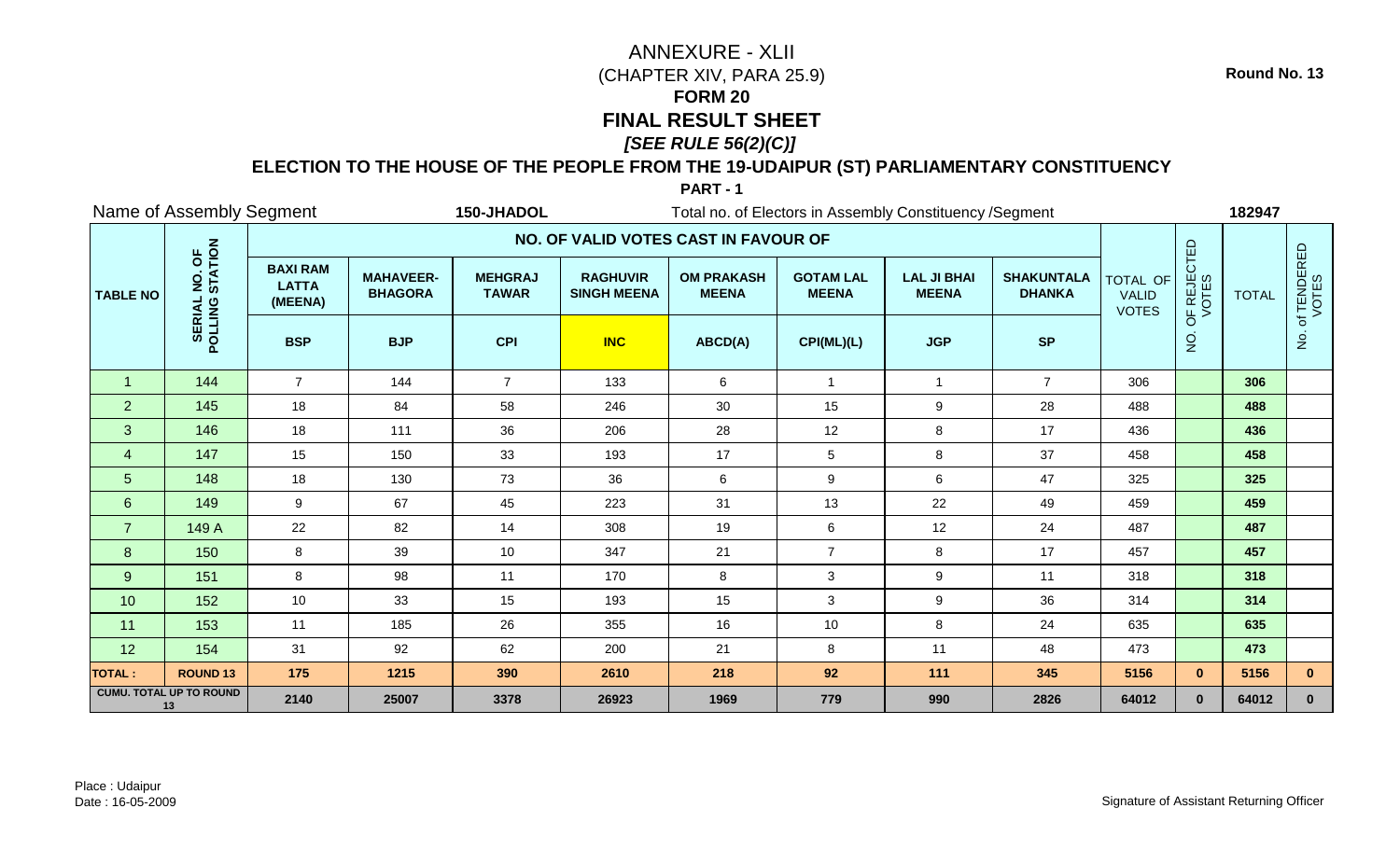## **ELECTION TO THE HOUSE OF THE PEOPLE FROM THE 19-UDAIPUR (ST) PARLIAMENTARY CONSTITUENCY**

#### **PART - 1**

|                 | Name of Assembly Segment             |                                            |                                    | 150-JHADOL<br>Total no. of Electors in Assembly Constituency / Segment |                                       |                                   |                                  |                                    |                                    |                                          |                      | 182947       |                      |  |
|-----------------|--------------------------------------|--------------------------------------------|------------------------------------|------------------------------------------------------------------------|---------------------------------------|-----------------------------------|----------------------------------|------------------------------------|------------------------------------|------------------------------------------|----------------------|--------------|----------------------|--|
|                 |                                      |                                            |                                    |                                                                        | NO. OF VALID VOTES CAST IN FAVOUR OF  |                                   |                                  |                                    |                                    |                                          |                      |              |                      |  |
| <b>TABLE NO</b> | NO. OF<br>STATION                    | <b>BAXI RAM</b><br><b>LATTA</b><br>(MEENA) | <b>MAHAVEER-</b><br><b>BHAGORA</b> | <b>MEHGRAJ</b><br><b>TAWAR</b>                                         | <b>RAGHUVIR</b><br><b>SINGH MEENA</b> | <b>OM PRAKASH</b><br><b>MEENA</b> | <b>GOTAM LAL</b><br><b>MEENA</b> | <b>LAL JI BHAI</b><br><b>MEENA</b> | <b>SHAKUNTALA</b><br><b>DHANKA</b> | TOTAL OF<br><b>VALID</b><br><b>VOTES</b> | OF REJECTED<br>VOTES | <b>TOTAL</b> | of TENDERED<br>VOTES |  |
|                 | POLLING                              | <b>BSP</b>                                 | <b>BJP</b>                         | <b>CPI</b>                                                             | <b>INC</b>                            | ABCD(A)                           | CPI(ML)(L)                       | <b>JGP</b>                         | <b>SP</b>                          |                                          | $\rm \dot{Q}$        |              | $\dot{q}$            |  |
| $\overline{1}$  | 155                                  | 14                                         | 53                                 | 70                                                                     | 248                                   | 22                                | 8                                | 10                                 | 28                                 | 453                                      |                      | 453          |                      |  |
| $\overline{2}$  | 155 A                                | 21                                         | 39                                 | 27                                                                     | 173                                   | 12                                | $\sqrt{5}$                       | 8                                  | 47                                 | 332                                      |                      | 332          |                      |  |
| $\mathbf{3}$    | 156                                  | 34                                         | 28                                 | 105                                                                    | 108                                   | 28                                | 15                               | 18                                 | 53                                 | 389                                      |                      | 389          |                      |  |
| $\overline{4}$  | 157                                  | 35                                         | 165                                | 147                                                                    | 81                                    | $\boldsymbol{9}$                  | 12                               | $\,6\,$                            | 23                                 | 478                                      |                      | 478          |                      |  |
| $5\phantom{.}$  | 158                                  | 10                                         | 68                                 | 45                                                                     | 39                                    | $5\phantom{.0}$                   | $\overline{4}$                   | $\overline{7}$                     | 18                                 | 196                                      |                      | 196          |                      |  |
| $6\overline{6}$ | 159                                  | 41                                         | 16                                 | 115                                                                    | 22                                    | 6                                 | -1                               | $\,6\,$                            | 20                                 | 227                                      |                      | 227          |                      |  |
| $\overline{7}$  | 160                                  | $\overline{7}$                             | 46                                 | 11                                                                     | 269                                   | 23                                | $\ensuremath{\mathsf{3}}$        | $\mathbf{3}$                       | $\overline{4}$                     | 366                                      |                      | 366          |                      |  |
| 8               | 161                                  | 8                                          | 148                                | 17                                                                     | 176                                   | 24                                | $\overline{5}$                   | $\overline{7}$                     | 22                                 | 407                                      |                      | 407          |                      |  |
| 9               | 162                                  | 6                                          | 61                                 | 18                                                                     | 259                                   | 13                                | 8                                | $\overline{c}$                     | 12                                 | 379                                      |                      | 379          |                      |  |
| 10              | 163                                  | 5                                          | 43                                 | $\overline{7}$                                                         | 359                                   | 15                                | $\overline{2}$                   | $\overline{4}$                     | $\,6\,$                            | 441                                      |                      | 441          |                      |  |
| 11              | 164                                  | 3                                          | 59                                 | $\,6\,$                                                                | 108                                   | 9                                 | $\overline{2}$                   | $\overline{2}$                     | $\overline{7}$                     | 196                                      |                      | 196          |                      |  |
| 12              | 165                                  | 14                                         | 53                                 | 19                                                                     | 179                                   | 11                                | $5\phantom{.0}$                  | 3                                  | 14                                 | 298                                      |                      | 298          |                      |  |
| <b>TOTAL:</b>   | <b>ROUND 14</b>                      | 198                                        | 779                                | 587                                                                    | 2021                                  | 177                               | 70                               | 76                                 | 254                                | 4162                                     | $\mathbf{0}$         | 4162         | $\mathbf{0}$         |  |
|                 | <b>CUMU. TOTAL UP TO ROUND</b><br>14 | 2338                                       | 25786                              | 3965                                                                   | 28944                                 | 2146                              | 849                              | 1066                               | 3080                               | 68174                                    | $\mathbf{0}$         | 68174        | $\bf{0}$             |  |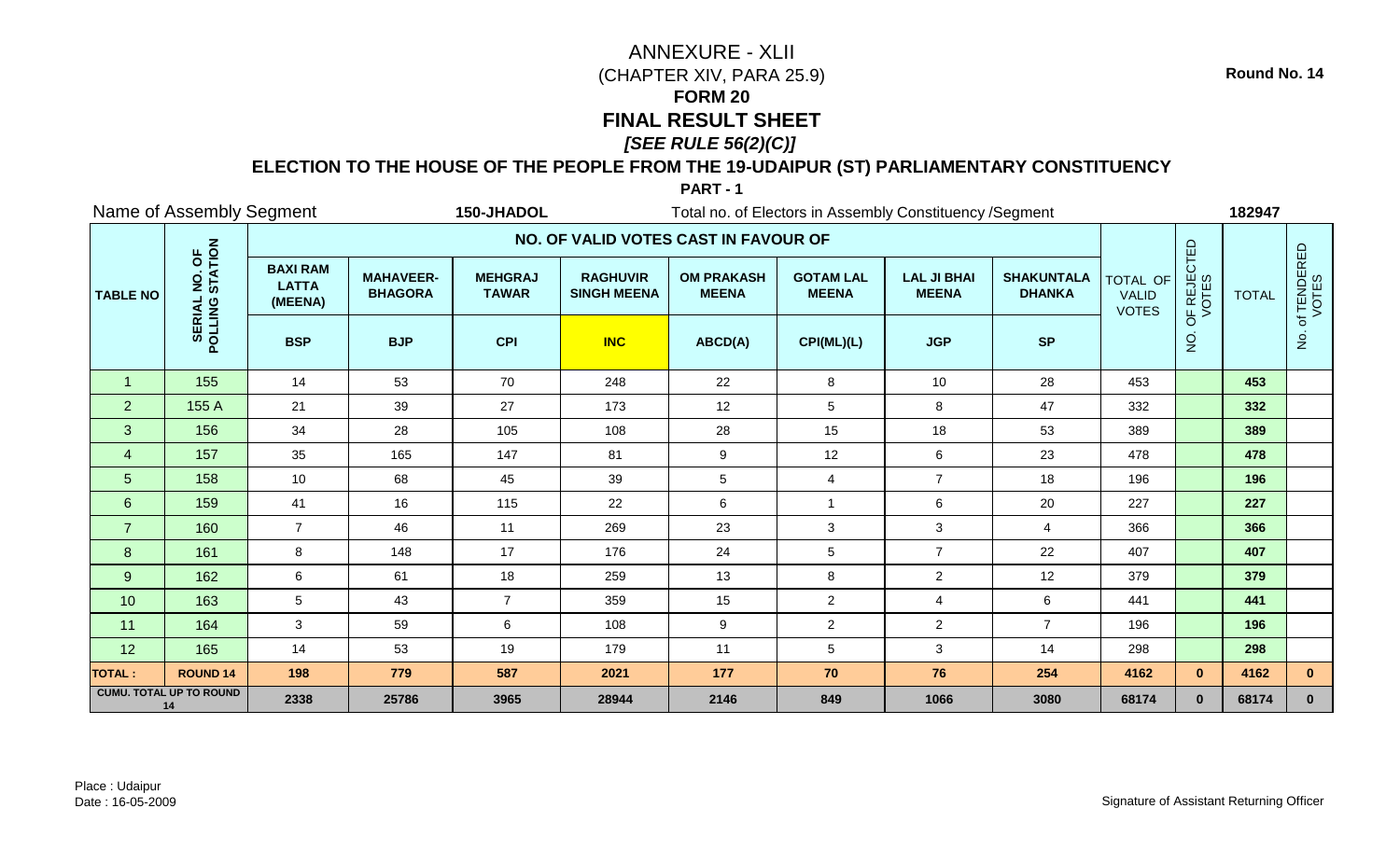## **ELECTION TO THE HOUSE OF THE PEOPLE FROM THE 19-UDAIPUR (ST) PARLIAMENTARY CONSTITUENCY**

### **PART - 1**

|                 | Name of Assembly Segment                     |                                            |                                    | 150-JHADOL<br>Total no. of Electors in Assembly Constituency / Segment |                                       |                                   |                                  |                                    |                                    |                                          |                      | 182947       |                        |
|-----------------|----------------------------------------------|--------------------------------------------|------------------------------------|------------------------------------------------------------------------|---------------------------------------|-----------------------------------|----------------------------------|------------------------------------|------------------------------------|------------------------------------------|----------------------|--------------|------------------------|
|                 |                                              |                                            |                                    |                                                                        | NO. OF VALID VOTES CAST IN FAVOUR OF  |                                   |                                  |                                    |                                    |                                          |                      |              |                        |
| <b>TABLE NO</b> | NO. OF<br>STATION                            | <b>BAXI RAM</b><br><b>LATTA</b><br>(MEENA) | <b>MAHAVEER-</b><br><b>BHAGORA</b> | <b>MEHGRAJ</b><br><b>TAWAR</b>                                         | <b>RAGHUVIR</b><br><b>SINGH MEENA</b> | <b>OM PRAKASH</b><br><b>MEENA</b> | <b>GOTAM LAL</b><br><b>MEENA</b> | <b>LAL JI BHAI</b><br><b>MEENA</b> | <b>SHAKUNTALA</b><br><b>DHANKA</b> | TOTAL OF<br><b>VALID</b><br><b>VOTES</b> | OF REJECTED<br>VOTES | <b>TOTAL</b> | . of TENDERED<br>VOTES |
|                 | POLLING                                      | <b>BSP</b>                                 | <b>BJP</b>                         | <b>CPI</b>                                                             | <b>INC</b>                            | ABCD(A)                           | CPI(ML)(L)                       | <b>JGP</b>                         | <b>SP</b>                          |                                          | $\rm \dot{Q}$        |              | ż                      |
| $\overline{1}$  | 166                                          | $\mathbf{1}$                               | 93                                 | 8                                                                      | 193                                   | 4                                 | $\mathbf{1}$                     | $\mathbf{1}$                       | $\overline{4}$                     | 305                                      |                      | 305          |                        |
| 2               | 167                                          | 8                                          | 78                                 | 28                                                                     | 308                                   | 16                                | 9                                | 13                                 | 20                                 | 480                                      |                      | 480          |                        |
| 3               | 168                                          | 26                                         | 276                                | 19                                                                     | 202                                   | 5                                 | $\overline{2}$                   | $\overline{7}$                     | 20                                 | 557                                      |                      | 557          |                        |
| $\overline{4}$  | 169                                          | 6                                          | 105                                | 28                                                                     | 238                                   | 10                                | $\overline{2}$                   | 4                                  | 25                                 | 418                                      |                      | 418          |                        |
| $5\phantom{.0}$ | 170                                          | 4                                          | 24                                 | $\overline{4}$                                                         | 156                                   | $\bf 8$                           | $\overline{2}$                   | $\mathbf{1}$                       | $\mathbf{3}$                       | 202                                      |                      | 202          |                        |
| 6               | 171                                          | 3                                          | 35                                 | 10                                                                     | 174                                   | $\overline{7}$                    | 5                                | $\overline{2}$                     | 17                                 | 253                                      |                      | 253          |                        |
| $\overline{7}$  | 172                                          | 14                                         | 74                                 | 15                                                                     | 349                                   | 29                                | 10                               | 10                                 | 24                                 | 525                                      |                      | 525          |                        |
| 8               | 173                                          | 12                                         | 78                                 | 14                                                                     | 434                                   | 31                                | 9                                | 11                                 | 37                                 | 626                                      |                      | 626          |                        |
| 9               | 174                                          | 22                                         | 96                                 | 12                                                                     | 459                                   | 24                                | $\overline{4}$                   | 3                                  | 20                                 | 640                                      |                      | 640          |                        |
| 10              | 175                                          | 20                                         | 172                                | 27                                                                     | 300                                   | 28                                | $\overline{7}$                   | 8                                  | 13                                 | 575                                      |                      | 575          |                        |
| 11              | 176                                          | 20                                         | 110                                | 26                                                                     | 348                                   | 27                                | 8                                | $\overline{7}$                     | 27                                 | 573                                      |                      | 573          |                        |
| 12              | 177                                          | 21                                         | 200                                | 30                                                                     | 384                                   | 20                                | 3                                | $\overline{7}$                     | 16                                 | 681                                      |                      | 681          |                        |
| <b>TOTAL:</b>   | <b>ROUND 15</b>                              | 157                                        | 1341                               | 221                                                                    | 3545                                  | 209                               | 62                               | 74                                 | 226                                | 5835                                     | $\mathbf{0}$         | 5835         | $\mathbf{1}$           |
|                 | <b>CUMU. TOTAL UP TO ROUND</b><br>2495<br>15 |                                            | 27127                              | 4186                                                                   | 32489                                 | 2355                              | 911                              | 1140                               | 3306                               | 74009                                    | $\mathbf{0}$         | 74009        |                        |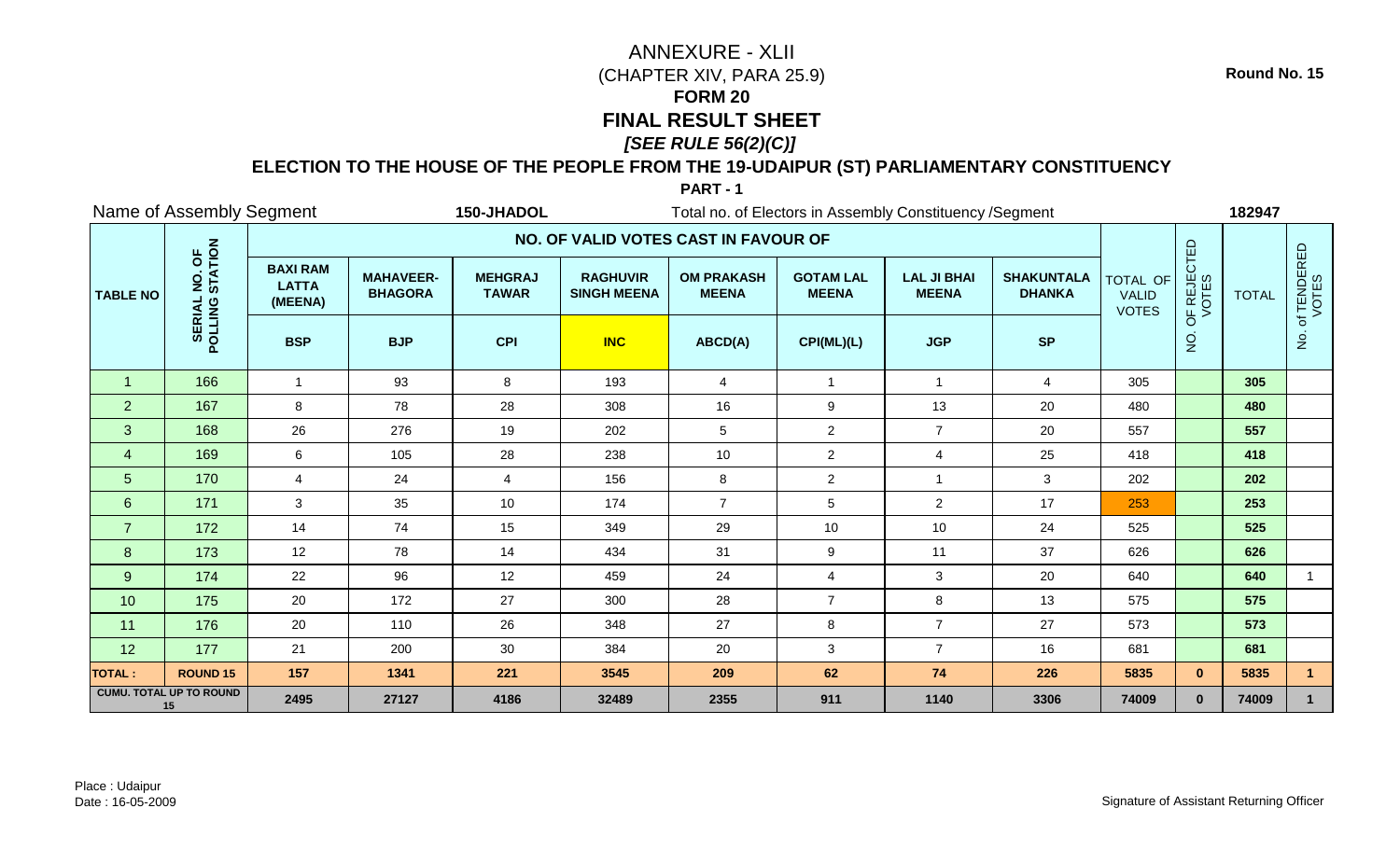## **ELECTION TO THE HOUSE OF THE PEOPLE FROM THE 19-UDAIPUR (ST) PARLIAMENTARY CONSTITUENCY**

### **PART - 1**

|                 | Name of Assembly Segment                     |                                            |                                    | 150-JHADOL<br>Total no. of Electors in Assembly Constituency / Segment |                                       |                                   |                                  |                                    |                                    |                                          |                      | 182947       |                        |
|-----------------|----------------------------------------------|--------------------------------------------|------------------------------------|------------------------------------------------------------------------|---------------------------------------|-----------------------------------|----------------------------------|------------------------------------|------------------------------------|------------------------------------------|----------------------|--------------|------------------------|
|                 |                                              |                                            |                                    |                                                                        | NO. OF VALID VOTES CAST IN FAVOUR OF  |                                   |                                  |                                    |                                    |                                          |                      |              |                        |
| <b>TABLE NO</b> | NO. OF<br>STATION                            | <b>BAXI RAM</b><br><b>LATTA</b><br>(MEENA) | <b>MAHAVEER-</b><br><b>BHAGORA</b> | <b>MEHGRAJ</b><br><b>TAWAR</b>                                         | <b>RAGHUVIR</b><br><b>SINGH MEENA</b> | <b>OM PRAKASH</b><br><b>MEENA</b> | <b>GOTAM LAL</b><br><b>MEENA</b> | <b>LAL JI BHAI</b><br><b>MEENA</b> | <b>SHAKUNTALA</b><br><b>DHANKA</b> | TOTAL OF<br><b>VALID</b><br><b>VOTES</b> | OF REJECTED<br>VOTES | <b>TOTAL</b> | . of TENDERED<br>VOTES |
|                 | POLLING                                      | <b>BSP</b>                                 | <b>BJP</b>                         | <b>CPI</b>                                                             | <b>INC</b>                            | ABCD(A)                           | CPI(ML)(L)                       | <b>JGP</b>                         | <b>SP</b>                          |                                          | $\rm \dot{Q}$        |              | ġ                      |
| $\overline{1}$  | 178                                          | 17                                         | 183                                | 24                                                                     | 355                                   | 22                                | 10                               | $\overline{2}$                     | 19                                 | 632                                      |                      | 632          |                        |
| 2               | 179                                          | 16                                         | 218                                | 35                                                                     | 327                                   | 19                                | 5                                | 14                                 | 35                                 | 669                                      |                      | 669          |                        |
| 3               | 180                                          | 22                                         | 245                                | 20                                                                     | 216                                   | 10                                | $\boldsymbol{9}$                 | 6                                  | 11                                 | 539                                      |                      | 539          |                        |
| $\overline{4}$  | 181                                          | $\overline{7}$                             | 33                                 | $\overline{7}$                                                         | 324                                   | 9                                 | $\overline{c}$                   | $\overline{2}$                     | 17                                 | 401                                      |                      | 401          |                        |
| 5               | 182                                          | 12                                         | 368                                | 25                                                                     | 134                                   | 4                                 | $\overline{4}$                   | 4                                  | 8                                  | 559                                      |                      | 559          |                        |
| $6\phantom{1}$  | 183                                          | 10                                         | 145                                | 21                                                                     | 264                                   | 16                                | $\overline{7}$                   | $\sqrt{3}$                         | 18                                 | 484                                      |                      | 484          |                        |
| $\overline{7}$  | 184                                          | 16                                         | 10                                 | 29                                                                     | 459                                   | 25                                | $\overline{\mathbf{4}}$          | 6                                  | 22                                 | 571                                      |                      | 571          |                        |
| 8               | 185                                          | $\overline{7}$                             | 23                                 | 12                                                                     | 415                                   | 26                                | 6                                | $\overline{1}$                     | 15                                 | 505                                      |                      | 505          |                        |
| 9               | 186                                          | 16                                         | 149                                | 21                                                                     | 275                                   | 15                                | 8                                | 9                                  | 22                                 | 515                                      |                      | 515          |                        |
| 10              | 187                                          | 9                                          | 75                                 | 16                                                                     | 133                                   | $\overline{7}$                    | 3                                | $\overline{4}$                     | 18                                 | 265                                      |                      | 265          |                        |
| 11              | 188                                          | 38                                         | 16                                 | 120                                                                    | 37                                    | $\sqrt{5}$                        | $\mathbf 0$                      | $\mathbf{1}$                       | $\overline{7}$                     | 224                                      |                      | 224          |                        |
| 12              | 189                                          | 10                                         | 45                                 | 34                                                                     | 116                                   | 24                                | 9                                | 4                                  | 15                                 | 257                                      |                      | 257          |                        |
| <b>TOTAL:</b>   | <b>ROUND 16</b>                              | 180                                        | 1510                               | 364                                                                    | 3055                                  | 182                               | 67                               | 56                                 | 207                                | 5621                                     | $\mathbf{0}$         | 5621         | $\mathbf{0}$           |
|                 | <b>CUMU. TOTAL UP TO ROUND</b><br>2675<br>16 |                                            | 28637                              | 4550                                                                   | 35544                                 | 2537                              | 978                              | 1196                               | 3513                               | 79630                                    | $\mathbf{0}$         | 79630        | $\mathbf 1$            |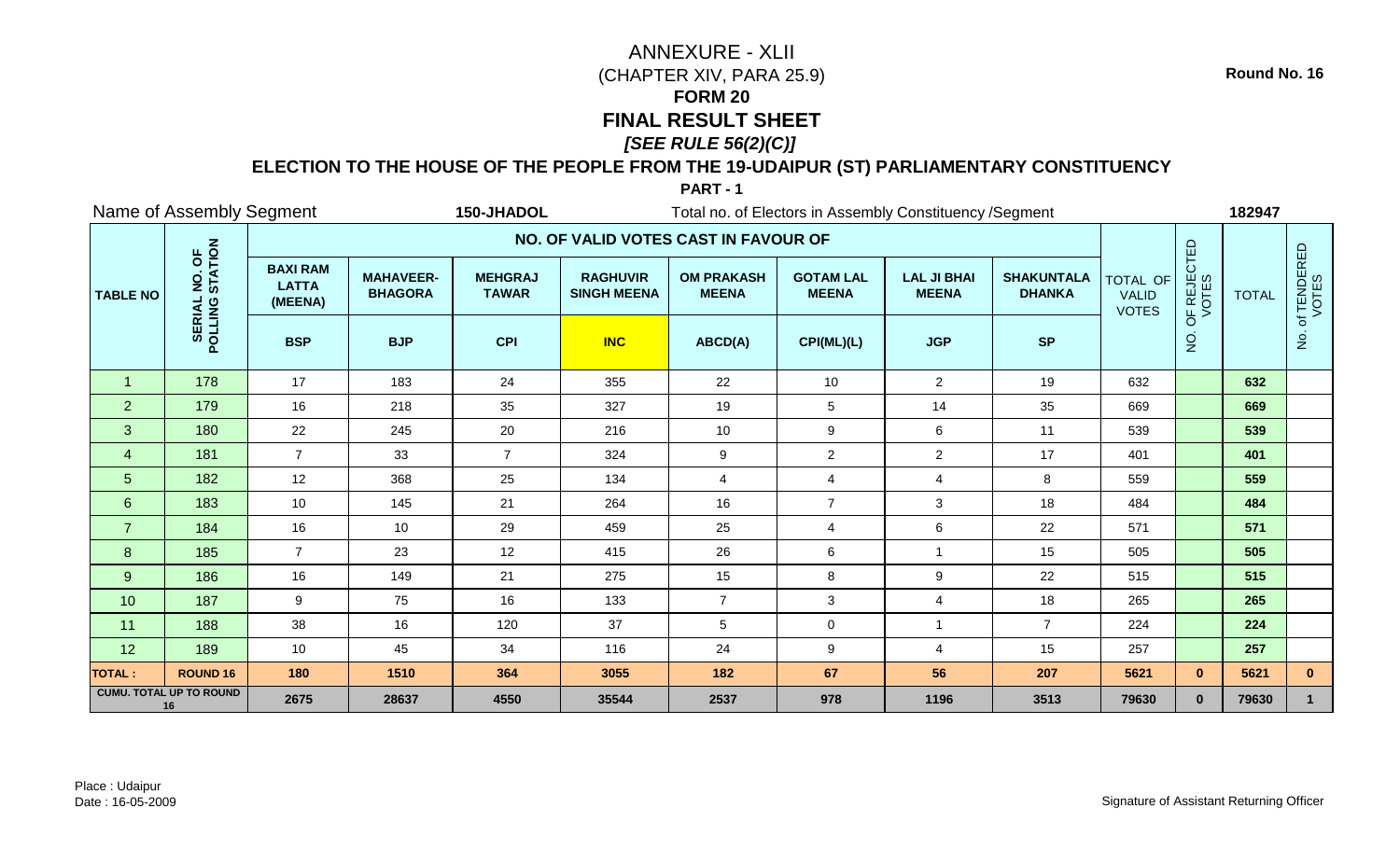## **ELECTION TO THE HOUSE OF THE PEOPLE FROM THE 19-UDAIPUR (ST) PARLIAMENTARY CONSTITUENCY**

### **PART - 1**

|                      | Name of Assembly Segment             |                                            |                                    | 150-JHADOL                     | Total no. of Electors in Assembly Constituency / Segment |                                   |                                  |                                    |                                    |                                          |                      | 182947       |                        |
|----------------------|--------------------------------------|--------------------------------------------|------------------------------------|--------------------------------|----------------------------------------------------------|-----------------------------------|----------------------------------|------------------------------------|------------------------------------|------------------------------------------|----------------------|--------------|------------------------|
|                      |                                      |                                            |                                    |                                | NO. OF VALID VOTES CAST IN FAVOUR OF                     |                                   |                                  |                                    |                                    |                                          |                      |              |                        |
| <b>TABLE NO</b>      | NO. OF<br>STATION                    | <b>BAXI RAM</b><br><b>LATTA</b><br>(MEENA) | <b>MAHAVEER-</b><br><b>BHAGORA</b> | <b>MEHGRAJ</b><br><b>TAWAR</b> | <b>RAGHUVIR</b><br><b>SINGH MEENA</b>                    | <b>OM PRAKASH</b><br><b>MEENA</b> | <b>GOTAM LAL</b><br><b>MEENA</b> | <b>LAL JI BHAI</b><br><b>MEENA</b> | <b>SHAKUNTALA</b><br><b>DHANKA</b> | TOTAL OF<br><b>VALID</b><br><b>VOTES</b> | OF REJECTED<br>VOTES | <b>TOTAL</b> | . of TENDERED<br>VOTES |
|                      | POLLING                              | <b>BSP</b>                                 | <b>BJP</b>                         | <b>CPI</b>                     | <b>INC</b>                                               | ABCD(A)                           | CPI(ML)(L)                       | <b>JGP</b>                         | <b>SP</b>                          |                                          | $\rm \dot{Q}$        |              | ġ.                     |
| $\blacktriangleleft$ | 190                                  | 23                                         | 110                                | 112                            | 133                                                      | 39                                | 13                               | 22                                 | 65                                 | 517                                      |                      | 517          |                        |
| 2                    | 191                                  | 3                                          | 32                                 | 45                             | 137                                                      | 8                                 | $\overline{2}$                   | $\overline{4}$                     | 11                                 | 242                                      |                      | 242          |                        |
| 3                    | 192                                  | 10                                         | 98                                 | 35                             | 232                                                      | 21                                | $\overline{7}$                   | 13                                 | 27                                 | 443                                      |                      | 443          |                        |
| $\overline{4}$       | 193                                  | 31                                         | 362                                | 43                             | 233                                                      | 25                                | 16                               | 20                                 | 28                                 | 758                                      |                      | 758          |                        |
| $5\phantom{.0}$      | 194                                  | $\boldsymbol{9}$                           | 137                                | 28                             | 83                                                       | $\overline{7}$                    | $\overline{7}$                   | 10                                 | 30                                 | 311                                      |                      | 311          |                        |
| $6\phantom{a}$       | 195                                  | 26                                         | 167                                | 26                             | 389                                                      | 24                                | $\overline{7}$                   | $\overline{4}$                     | 9                                  | 652                                      |                      | 652          |                        |
| $\overline{7}$       | 196                                  | $\overline{4}$                             | 81                                 | 13                             | 206                                                      | 12                                | $\mathbf{3}$                     | 3                                  | 9                                  | 331                                      |                      | 331          |                        |
| 8                    | 197                                  | 11                                         | 9                                  | 11                             | 188                                                      | 11                                | $\overline{2}$                   | 4                                  | $\overline{7}$                     | 243                                      |                      | 243          |                        |
| 9                    | 198                                  | 33                                         | 75                                 | 23                             | 524                                                      | 22                                | 15                               | $\mathfrak{Z}$                     | 38                                 | 733                                      |                      | 733          |                        |
| 10                   | 199                                  | 9                                          | 28                                 | 19                             | 212                                                      | 23                                | 8                                | $\mathbf{3}$                       | 17                                 | 319                                      |                      | 319          |                        |
| 11                   | 200                                  | $\overline{7}$                             | 76                                 | 18                             | 91                                                       | 8                                 | $\overline{1}$                   | $\overline{7}$                     | $\overline{7}$                     | 215                                      |                      | 215          |                        |
| 12                   | 201                                  | 35                                         | 20                                 | 34                             | 214                                                      | 15                                | 8                                | $\overline{2}$                     | 8                                  | 336                                      |                      | 336          |                        |
| <b>TOTAL:</b>        | <b>ROUND 17</b>                      | 201                                        | 1195                               | 407                            | 2642                                                     | 215                               | 89                               | 95                                 | 256                                | 5100                                     | $\mathbf{0}$         | 5100         | $\mathbf{0}$           |
|                      | <b>CUMU. TOTAL UP TO ROUND</b><br>17 | 2876                                       | 29832                              | 4957                           | 38186                                                    | 2752                              | 1067                             | 1291                               | 3769                               | 84730                                    | $\mathbf{0}$         | 84730        |                        |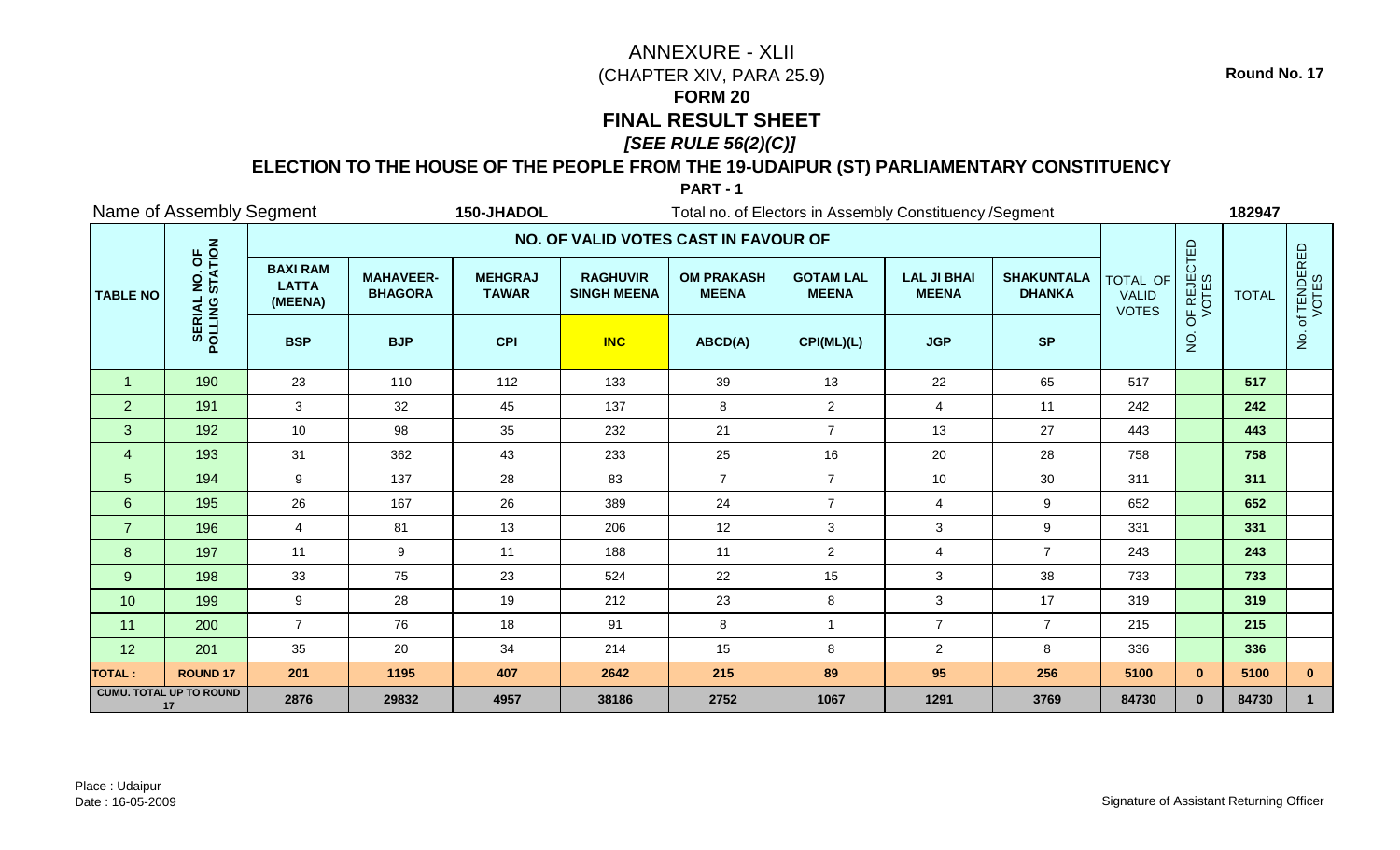## **ELECTION TO THE HOUSE OF THE PEOPLE FROM THE 19-UDAIPUR (ST) PARLIAMENTARY CONSTITUENCY**

### **PART - 1**

|                 | Name of Assembly Segment                     |                                            |                                    | 150-JHADOL<br>Total no. of Electors in Assembly Constituency / Segment |                                       |                                   |                                  |                                    |                                    |                                          |                      | 182947       |                        |  |
|-----------------|----------------------------------------------|--------------------------------------------|------------------------------------|------------------------------------------------------------------------|---------------------------------------|-----------------------------------|----------------------------------|------------------------------------|------------------------------------|------------------------------------------|----------------------|--------------|------------------------|--|
|                 |                                              |                                            |                                    |                                                                        | NO. OF VALID VOTES CAST IN FAVOUR OF  |                                   |                                  |                                    |                                    |                                          |                      |              |                        |  |
| <b>TABLE NO</b> | NO. OF<br>STATION                            | <b>BAXI RAM</b><br><b>LATTA</b><br>(MEENA) | <b>MAHAVEER-</b><br><b>BHAGORA</b> | <b>MEHGRAJ</b><br><b>TAWAR</b>                                         | <b>RAGHUVIR</b><br><b>SINGH MEENA</b> | <b>OM PRAKASH</b><br><b>MEENA</b> | <b>GOTAM LAL</b><br><b>MEENA</b> | <b>LAL JI BHAI</b><br><b>MEENA</b> | <b>SHAKUNTALA</b><br><b>DHANKA</b> | TOTAL OF<br><b>VALID</b><br><b>VOTES</b> | OF REJECTED<br>VOTES | <b>TOTAL</b> | . of TENDERED<br>VOTES |  |
|                 | POLLING                                      | <b>BSP</b>                                 | <b>BJP</b>                         | <b>CPI</b>                                                             | <b>INC</b>                            | ABCD(A)                           | CPI(ML)(L)                       | <b>JGP</b>                         | <b>SP</b>                          |                                          | $\rm \dot{Q}$        |              | ġ                      |  |
| $\overline{1}$  | 202                                          | $\overline{4}$                             | 38                                 | 11                                                                     | 179                                   | 12                                | $\overline{2}$                   | $\overline{4}$                     | 8                                  | 258                                      |                      | 258          |                        |  |
| 2               | 203                                          | 26                                         | 75                                 | 45                                                                     | 343                                   | 8                                 | 5                                | $\overline{2}$                     | 16                                 | 520                                      |                      | 520          |                        |  |
| 3               | 204                                          | 12                                         | 242                                | 40                                                                     | 381                                   | 30                                | 13                               | 12                                 | 14                                 | 744                                      |                      | 744          |                        |  |
| $\overline{4}$  | 205                                          | $\overline{7}$                             | 67                                 | 11                                                                     | 523                                   | 25                                | 6                                | 5                                  | 10                                 | 654                                      |                      | 654          |                        |  |
| 5               | 206                                          | 4                                          | 77                                 | 21                                                                     | 216                                   | $\mathbf{3}$                      | $\overline{7}$                   | 4                                  | 12                                 | 344                                      |                      | 344          |                        |  |
| 6               | 207                                          | 5                                          | 38                                 | $\boldsymbol{9}$                                                       | 216                                   | $\overline{2}$                    | 3                                | 4                                  | 8                                  | 285                                      |                      | 285          |                        |  |
| $\overline{7}$  | 208                                          | 14                                         | 221                                | 41                                                                     | 271                                   | 25                                | $\overline{5}$                   | 12                                 | $30\,$                             | 619                                      |                      | 619          |                        |  |
| 8               | 209                                          | 3                                          | 211                                | 11                                                                     | 91                                    | $\overline{2}$                    | $\overline{1}$                   | $\mathbf{1}$                       | $\overline{1}$                     | 321                                      |                      | 321          |                        |  |
| 9               | 210                                          | 8                                          | 140                                | 14                                                                     | 227                                   | $\overline{7}$                    | $\overline{4}$                   | $\overline{7}$                     | 6                                  | 413                                      |                      | 413          |                        |  |
| 10              | 211                                          | 17                                         | 452                                | 49                                                                     | 193                                   | 11                                | 4                                | 10                                 | 20                                 | 756                                      |                      | 756          |                        |  |
| 11              | 212                                          | 6                                          | 245                                | 94                                                                     | 421                                   | 18                                | 3                                | 10                                 | 17                                 | 814                                      |                      | 814          |                        |  |
| 12              | 213                                          | 20                                         | 71                                 | 36                                                                     | 398                                   | 31                                | $\overline{\mathbf{4}}$          | $5\phantom{.0}$                    | 20                                 | 585                                      |                      | 585          |                        |  |
| <b>TOTAL:</b>   | <b>ROUND 18</b>                              | 126                                        | 1877                               | 382                                                                    | 3459                                  | 174                               | 57                               | 76                                 | 162                                | 6313                                     | $\mathbf{0}$         | 6313         | $\mathbf{0}$           |  |
|                 | <b>CUMU. TOTAL UP TO ROUND</b><br>3002<br>18 |                                            | 31709                              | 5339                                                                   | 41645                                 | 2926                              | 1124                             | 1367                               | 3931                               | 91043                                    | $\mathbf{0}$         | 91043        | $\mathbf 1$            |  |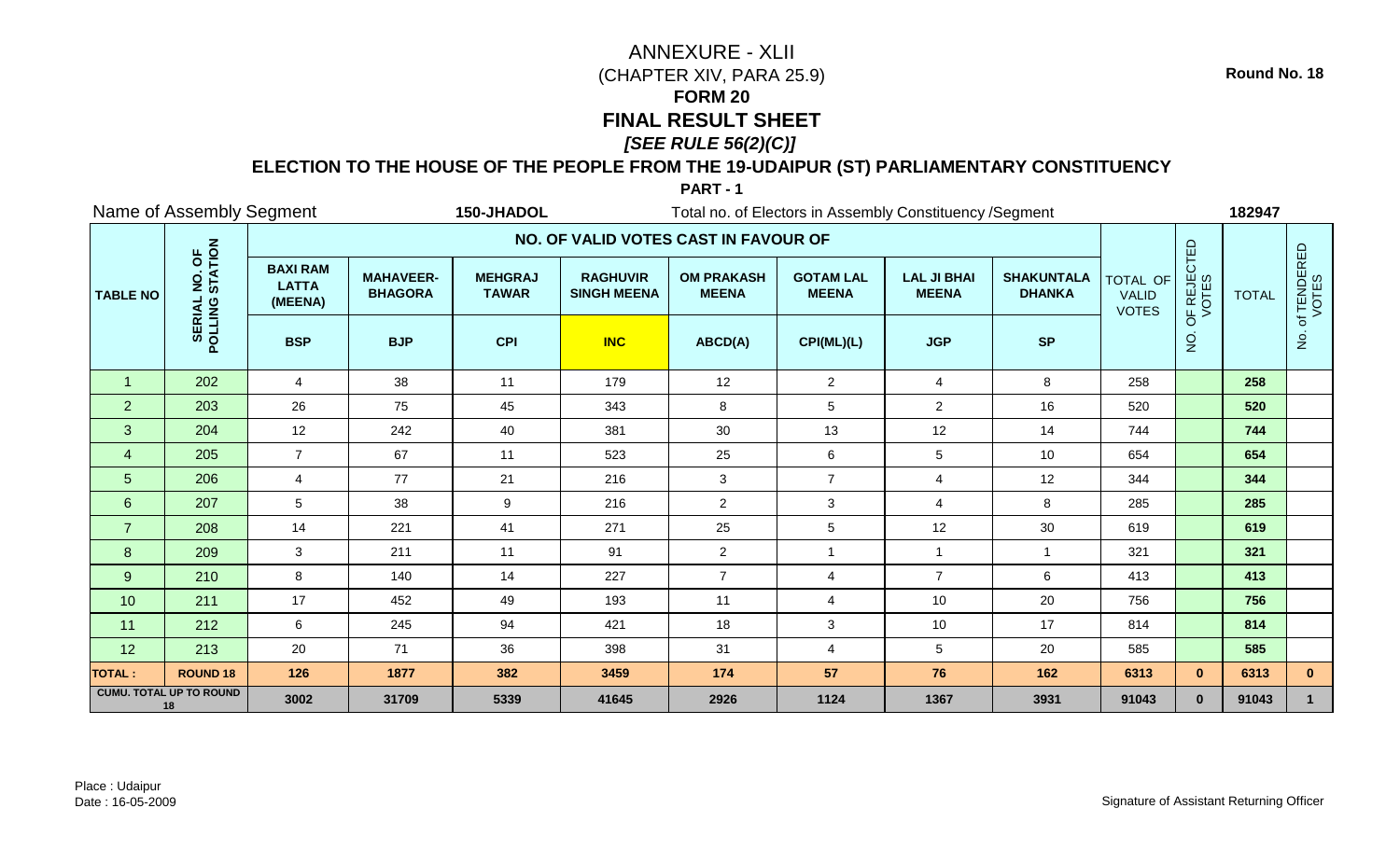## **ELECTION TO THE HOUSE OF THE PEOPLE FROM THE 19-UDAIPUR (ST) PARLIAMENTARY CONSTITUENCY**

### **PART - 1**

|                 | Name of Assembly Segment                              |                                            |                                    | 150-JHADOL                     | Total no. of Electors in Assembly Constituency / Segment |                                   |                                  |                                    |                                    |                                                 |                      | 182947       |                                       |
|-----------------|-------------------------------------------------------|--------------------------------------------|------------------------------------|--------------------------------|----------------------------------------------------------|-----------------------------------|----------------------------------|------------------------------------|------------------------------------|-------------------------------------------------|----------------------|--------------|---------------------------------------|
|                 |                                                       |                                            |                                    |                                | NO. OF VALID VOTES CAST IN FAVOUR OF                     |                                   |                                  |                                    |                                    |                                                 |                      |              |                                       |
| <b>TABLE NO</b> | NO. OF<br>STATION                                     | <b>BAXI RAM</b><br><b>LATTA</b><br>(MEENA) | <b>MAHAVEER-</b><br><b>BHAGORA</b> | <b>MEHGRAJ</b><br><b>TAWAR</b> | <b>RAGHUVIR</b><br><b>SINGH MEENA</b>                    | <b>OM PRAKASH</b><br><b>MEENA</b> | <b>GOTAM LAL</b><br><b>MEENA</b> | <b>LAL JI BHAI</b><br><b>MEENA</b> | <b>SHAKUNTALA</b><br><b>DHANKA</b> | <b>TOTAL OF</b><br><b>VALID</b><br><b>VOTES</b> | OF REJECTED<br>VOTES | <b>TOTAL</b> | . of TENDERED<br>VOTES                |
|                 | POLLING                                               | <b>BSP</b>                                 | <b>BJP</b>                         | <b>CPI</b>                     | <b>INC</b>                                               | ABCD(A)                           | CPI(ML)(L)                       | <b>JGP</b>                         | <b>SP</b>                          |                                                 | $\rm \dot{Q}$        |              | $\frac{\dot{\mathsf{S}}}{\mathsf{Z}}$ |
| $\overline{1}$  | 214                                                   | 15                                         | 171                                | 18                             | 299                                                      | 10                                | 6                                | $\overline{5}$                     | 19                                 | 543                                             |                      | 543          |                                       |
| 2               | 215                                                   | 2                                          | 140                                | 31                             | 236                                                      | 10                                | $\overline{4}$                   | $\overline{4}$                     | $\overline{7}$                     | 434                                             |                      | 434          |                                       |
| 3               | 216                                                   | 27                                         | 215                                | 44                             | 365                                                      | 19                                | $\overline{7}$                   | $\sqrt{5}$                         | 13                                 | 695                                             |                      | 695          |                                       |
| $\overline{4}$  | 217                                                   | 15                                         | 46                                 | 43                             | 284                                                      | 10                                | $\sqrt{5}$                       | 3                                  | 13                                 | 419                                             |                      | 419          |                                       |
| 5               | 218                                                   | 9                                          | 17                                 | 110                            | 270                                                      | 16                                | $\overline{5}$                   | $\mathfrak{Z}$                     | 18                                 | 448                                             |                      | 448          |                                       |
| 6               | 219                                                   | 14                                         | 8                                  | 6                              | 138                                                      | 12                                | $\overline{4}$                   | $\overline{7}$                     | 18                                 | 207                                             |                      | 207          |                                       |
| $\overline{7}$  | 220                                                   | 21                                         | 54                                 | 116                            | 198                                                      | 16                                | $\overline{c}$                   | $\,6\,$                            | 14                                 | 427                                             |                      | 427          |                                       |
| 8               | 221                                                   | 5                                          | $\overline{7}$                     | 38                             | 108                                                      | 16                                | $\overline{5}$                   | 4                                  | $\overline{4}$                     | 187                                             |                      | 187          |                                       |
| 9               | 222                                                   | 0                                          | $\mathbf 0$                        | $\mathbf 0$                    | $\Omega$                                                 | $\mathbf 0$                       | $\mathbf 0$                      | $\mathbf 0$                        | $\mathbf 0$                        | $\overline{0}$                                  |                      | $\mathbf{0}$ |                                       |
| 10              | 223                                                   | 8                                          | 21                                 | 57                             | 124                                                      | 6                                 | $\overline{2}$                   | $\,6\,$                            | 8                                  | 232                                             |                      | 232          |                                       |
| 11              | 224                                                   | 14                                         | 19                                 | 14                             | 388                                                      | 17                                | $\overline{7}$                   | $\overline{4}$                     | 25                                 | 488                                             |                      | 488          |                                       |
| 12              | 225                                                   | 10                                         | 214                                | 18                             | 186                                                      | 12                                | $\overline{2}$                   | 12                                 | 15                                 | 469                                             |                      | 469          |                                       |
| <b>TOTAL:</b>   | <b>ROUND 19</b>                                       | 140                                        | 912                                | 495                            | 2596                                                     | 144                               | 49                               | 59                                 | 154                                | 4549                                            | $\mathbf{0}$         | 4549         | $\mathbf{0}$                          |
|                 | <b>CUMU. TOTAL UP TO ROUND</b><br>3142<br>32621<br>19 |                                            |                                    | 5834                           | 44241                                                    | 3070                              | 1173                             | 1426                               | 4085                               | 95592                                           | $\bf{0}$             | 95592        |                                       |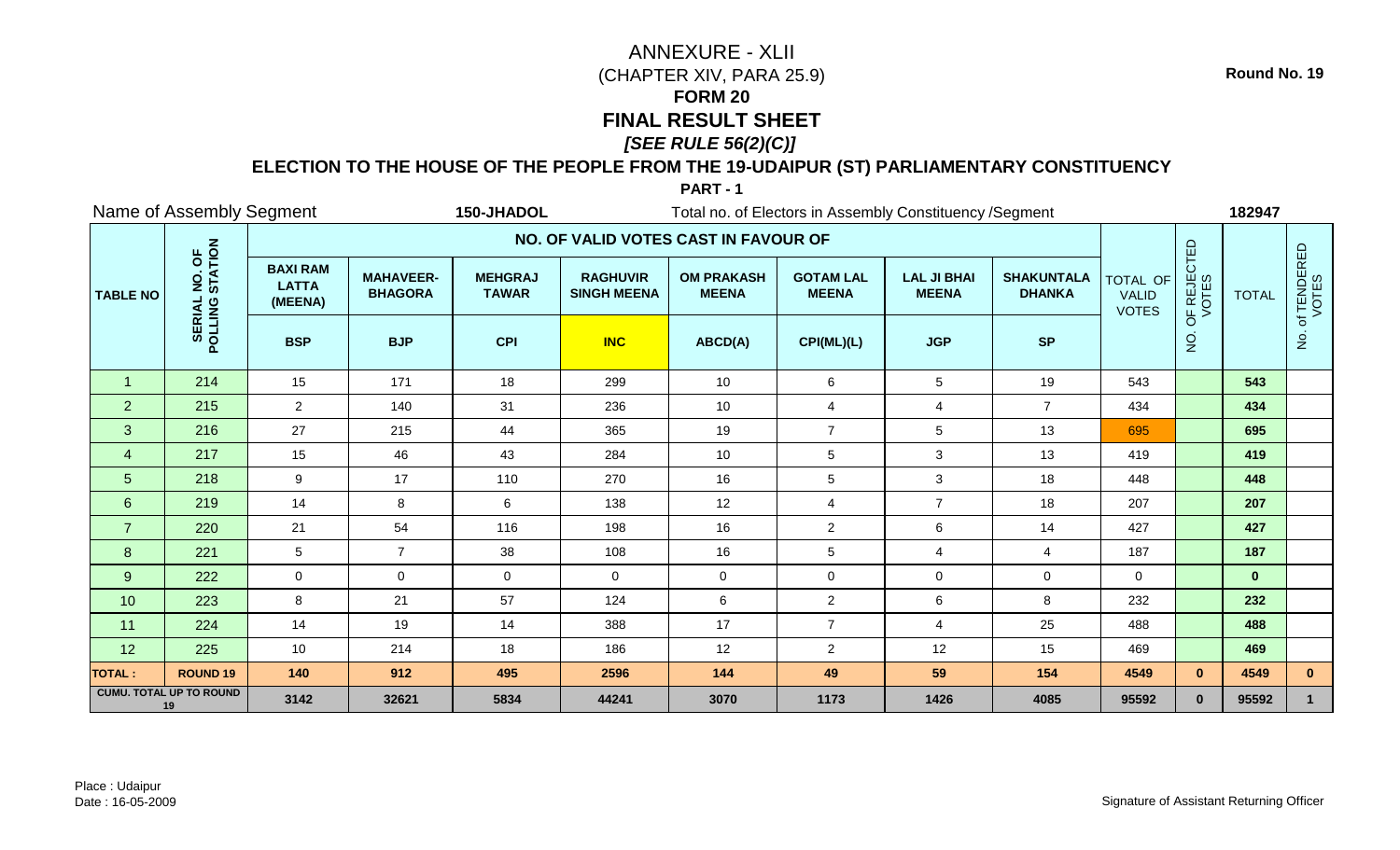## **ELECTION TO THE HOUSE OF THE PEOPLE FROM THE 19-UDAIPUR (ST) PARLIAMENTARY CONSTITUENCY**

#### **PART - 1**

|                 | Name of Assembly Segment                     |                                            |                                    | 150-JHADOL                     | Total no. of Electors in Assembly Constituency / Segment |                                   |                                  |                                    |                                    |                                                 |                      | 182947       |                                       |
|-----------------|----------------------------------------------|--------------------------------------------|------------------------------------|--------------------------------|----------------------------------------------------------|-----------------------------------|----------------------------------|------------------------------------|------------------------------------|-------------------------------------------------|----------------------|--------------|---------------------------------------|
|                 |                                              |                                            |                                    |                                | NO. OF VALID VOTES CAST IN FAVOUR OF                     |                                   |                                  |                                    |                                    |                                                 |                      |              |                                       |
| <b>TABLE NO</b> | NO. OF<br>STATION                            | <b>BAXI RAM</b><br><b>LATTA</b><br>(MEENA) | <b>MAHAVEER-</b><br><b>BHAGORA</b> | <b>MEHGRAJ</b><br><b>TAWAR</b> | <b>RAGHUVIR</b><br><b>SINGH MEENA</b>                    | <b>OM PRAKASH</b><br><b>MEENA</b> | <b>GOTAM LAL</b><br><b>MEENA</b> | <b>LAL JI BHAI</b><br><b>MEENA</b> | <b>SHAKUNTALA</b><br><b>DHANKA</b> | <b>TOTAL OF</b><br><b>VALID</b><br><b>VOTES</b> | OF REJECTED<br>VOTES | <b>TOTAL</b> | . of TENDERED<br>VOTES                |
|                 | POLLING                                      | <b>BSP</b>                                 | <b>BJP</b>                         | <b>CPI</b>                     | <b>INC</b>                                               | ABCD(A)                           | CPI(ML)(L)                       | <b>JGP</b>                         | <b>SP</b>                          |                                                 | $\rm \dot{Q}$        |              | $\frac{\dot{\mathsf{S}}}{\mathsf{Z}}$ |
| $\overline{1}$  | 226                                          | 12                                         | 184                                | 19                             | 308                                                      | 11                                | $\overline{7}$                   | 6                                  | 10                                 | 557                                             |                      | 557          |                                       |
| 2               | 227                                          | 9                                          | 100                                | 15                             | 390                                                      | 6                                 | 3                                | $\overline{7}$                     | 9                                  | 539                                             |                      | 539          |                                       |
| 3               | 228                                          | 8                                          | 151                                | 23                             | 106                                                      | $\bf 8$                           | $\overline{1}$                   | $\,6\,$                            | $\overline{4}$                     | 307                                             |                      | 307          |                                       |
| $\overline{4}$  | 229                                          | $\overline{7}$                             | 160                                | 9                              | 279                                                      | 6                                 | $\mathbf 0$                      | 3                                  | 13                                 | 477                                             |                      | 477          |                                       |
| 5               | 230                                          | 10                                         | 95                                 | 43                             | 196                                                      | 12                                | 8                                | $\overline{7}$                     | 17                                 | 388                                             |                      | 388          |                                       |
| 6               | 231                                          | 5                                          | 92                                 | 25                             | 80                                                       | 6                                 | $\overline{2}$                   |                                    | 10                                 | 221                                             |                      | 221          |                                       |
| $\overline{7}$  | 232                                          | $\overline{2}$                             | 65                                 | $\overline{7}$                 | 89                                                       | $\overline{4}$                    | $\overline{7}$                   | $\overline{5}$                     | $\overline{4}$                     | 183                                             |                      | 183          |                                       |
| 8               | 233                                          | 11                                         | 60                                 | 37                             | 178                                                      | $\bf 8$                           | $\overline{5}$                   | $\sqrt{5}$                         | 8                                  | 312                                             |                      | 312          |                                       |
| 9               | 234                                          | 11                                         | 55                                 | 11                             | 129                                                      | 16                                | $\overline{4}$                   | 8                                  | 10                                 | 244                                             |                      | 244          |                                       |
| 10              | 235                                          | 10                                         | 57                                 | 20                             | 433                                                      | 12                                | $\,6\,$                          | $\overline{2}$                     | 16                                 | 556                                             |                      | 556          |                                       |
| 11              | 236                                          | 14                                         | 73                                 | 66                             | 390                                                      | 20                                | 8                                | $\sqrt{5}$                         | 17                                 | 593                                             |                      | 593          |                                       |
| 12              | 237                                          | $\overline{7}$                             | 245                                | 19                             | 113                                                      | 9                                 | $\mathbf 0$                      | $\overline{1}$                     | $\overline{7}$                     | 401                                             |                      | 401          |                                       |
| <b>TOTAL:</b>   | <b>ROUND 20</b>                              | 106                                        | 1337                               | 294                            | 2691                                                     | 118                               | 51                               | 56                                 | 125                                | 4778                                            | $\mathbf{0}$         | 4778         | $\mathbf{0}$                          |
|                 | <b>CUMU. TOTAL UP TO ROUND</b><br>3248<br>20 |                                            | 33958                              | 6128                           | 46932                                                    | 3188                              | 1224                             | 1482                               | 4210                               | 100370                                          | $\mathbf{0}$         | 100370       |                                       |